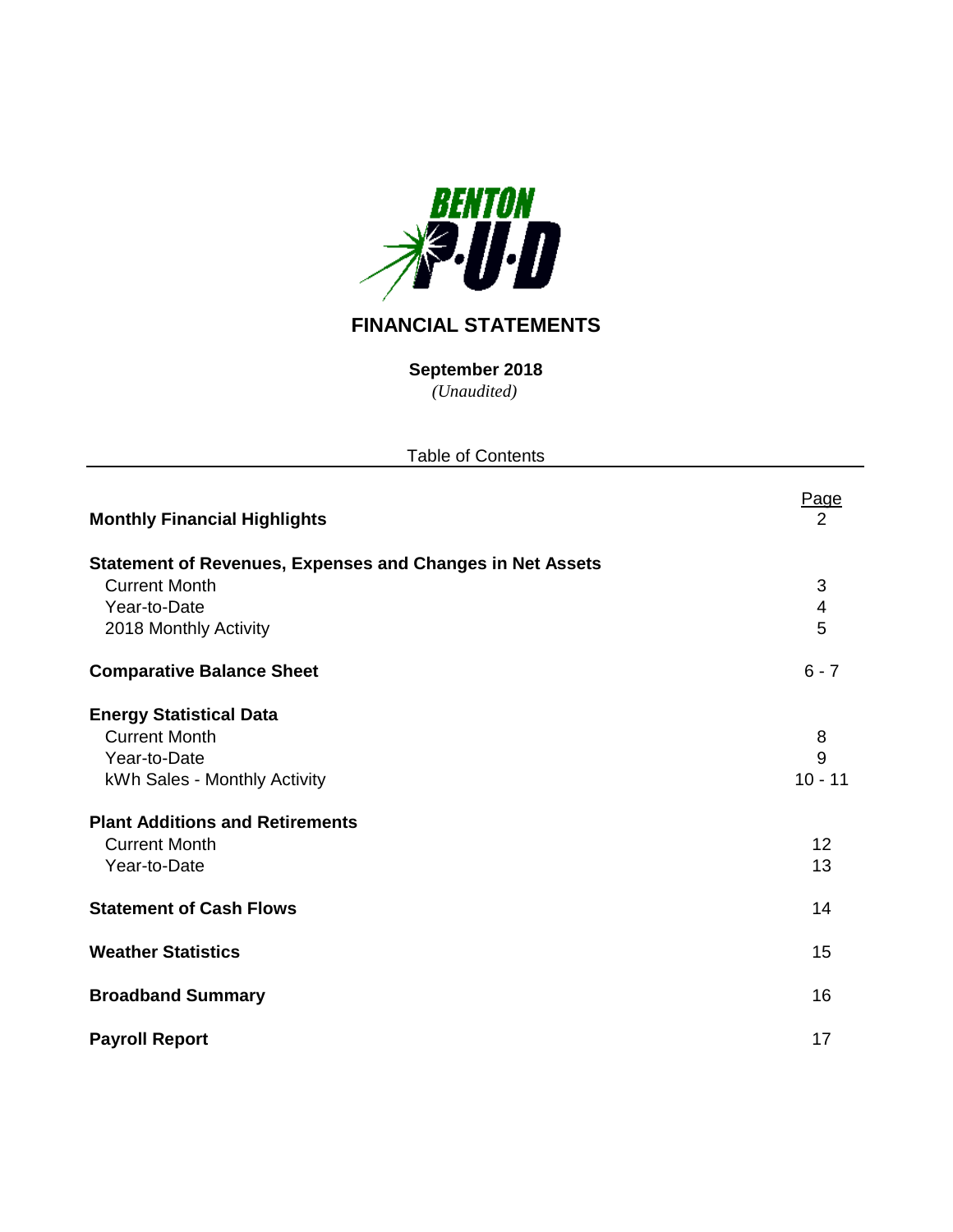

## *Financial Highlights September 2018*



#### **Retail Revenues**

- September's temperature was 2.0 degrees under the 5-year average and cooling degree days were 43% below the five year average, retail revenues were 8 percent below budget expectations in part to August finishing cooler than average.
- $\triangleright$  Retail revenues year to date are running in line with amended budget amounts. **Net Power Expense**
	- $\triangleright$  Higher than normal water flow resulting in excess generation has led to an increase in secondary market sales (27% above last year)
	- $\triangleright$  The Slice True-up will be a small credit  $\triangleright$  BPA announced the Spill Surcharge for BPA announced the Spill Surcharge for 2018 which will result in an additional \$200k
	- in power expense Net Power Expense is projected to come in about \$0.7M above amended budget by
	- the end of the year

## **Net Margin/Net Income**

• margin and net income are tracking below budget and are projected to come in lower than the amended budget at year-end

- **Capital**
- Capital expenditures remain under budget as many major projects are expected to commence in the second half of the year, however capital spending for customer growth is ahead of budget being 93% spent year to date. **O&M Expense**
- September's O&M expense was 18% below budget
- O&M Expense is about \$135k above budget year to date primarily as a result of an increase in the amount of labor charged to O&M (resulting in a reduction of labor charged to capital) and increased joint use compliance for public safety, and insurance assessment payments.



\*Represents the amended budget as approved by the Commission on August 28, 2018.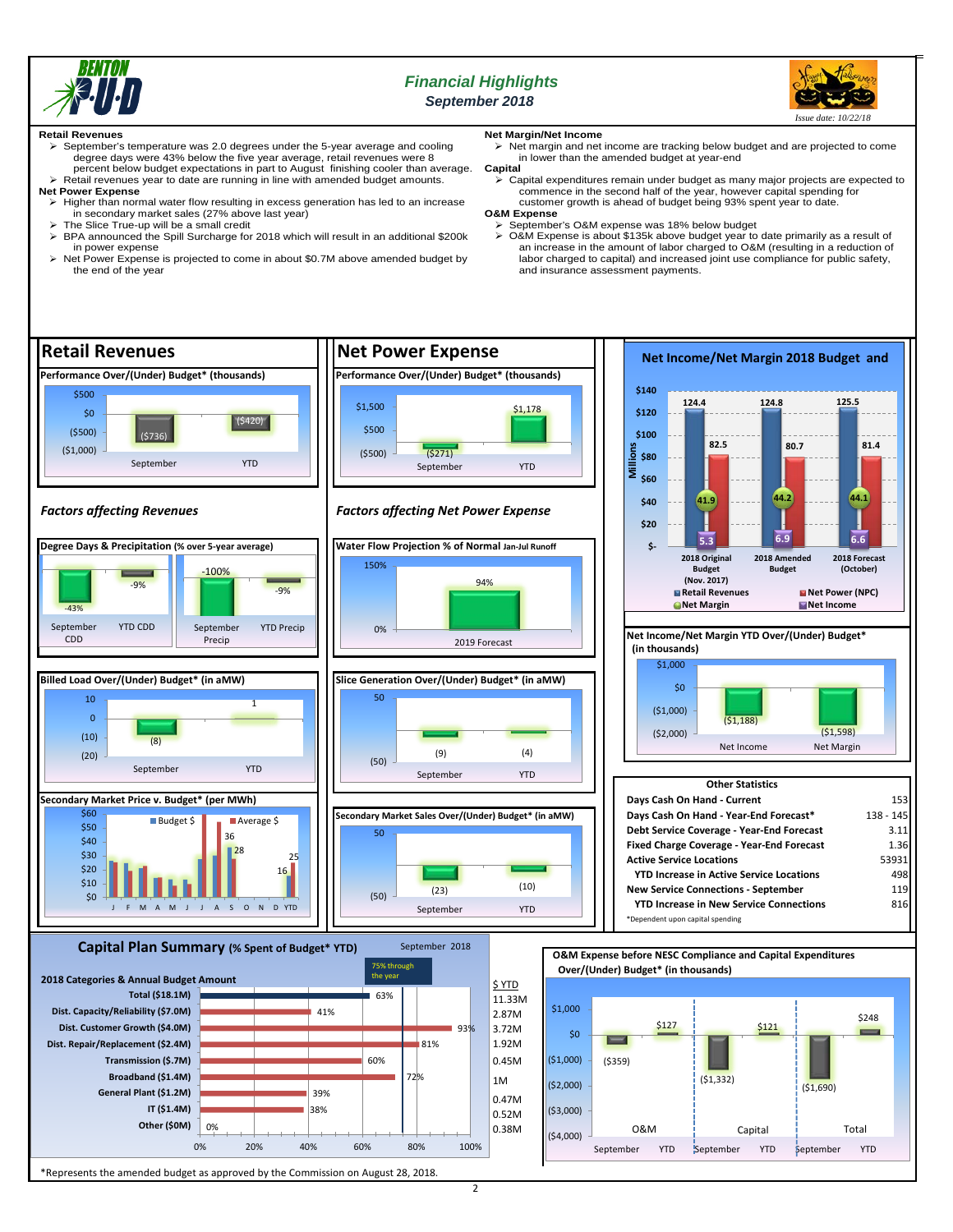#### **PUBLIC UTILITY DISTRICT NO.1 OF BENTON COUNTY STATEMENT OF REVENUES, EXPENSES, AND CHANGE IN NET POSITION September 2018**

|                                                            | 9/30/18       |                                 |                          | 9/30/17       |                          |  |  |
|------------------------------------------------------------|---------------|---------------------------------|--------------------------|---------------|--------------------------|--|--|
|                                                            | <b>ACTUAL</b> | <b>AMENDED</b><br><b>BUDGET</b> | <b>PCT</b><br><b>VAR</b> | <b>ACTUAL</b> | <b>PCT</b><br><b>VAR</b> |  |  |
| <b>OPERATING REVENUES</b>                                  |               |                                 |                          |               |                          |  |  |
| Energy Sales - Retail                                      | 8,630,256     | 9,366,013                       | $-8%$                    | 8,989,611     | $-4%$                    |  |  |
| <b>City Occupation Taxes</b>                               | 481,007       | 484,422                         | $-1%$                    | 497,188       | $-3%$                    |  |  |
| <b>Bad Debt Expense</b>                                    | (17,000)      | (22, 746)                       | $-25%$                   | (17,000)      | 0%                       |  |  |
| <b>Energy Secondary Market Sales</b>                       | 1,122,547     | 1,951,223                       | $-42%$                   | 890,964       | 26%                      |  |  |
| Transmission of Power for Others                           | 178,255       | 77,907                          | 129%                     | 136,331       | 31%                      |  |  |
| <b>Broadband Revenue</b>                                   | 189,004       | 202,421                         | $-7%$                    | 178,216       | 6%                       |  |  |
| <b>Other Revenue</b>                                       | 105,688       | 133,974                         | $-21%$                   | 83,242        | 27%                      |  |  |
| <b>TOTAL OPERATING REVENUES</b>                            | 10,689,756    | 12,193,213                      | $-12%$                   | 10,758,552    | $-1%$                    |  |  |
| <b>OPERATING EXPENSES</b>                                  |               |                                 |                          |               |                          |  |  |
| <b>Purchased Power</b>                                     | 6,923,557     | 7,626,831                       | $-9%$                    | 6,708,266     | 3%                       |  |  |
| <b>Purchased Transmission &amp; Ancillary Services</b>     | 1,193,131     | 1,051,495                       | 13%                      | 1,085,801     | 10%                      |  |  |
| <b>Conservation Program</b>                                | (198, 970)    | 238,730                         | $-183%$                  | 86,328        | >200%                    |  |  |
| <b>Total Power Supply</b>                                  | 7,917,718     | 8,917,056                       | $-11%$                   | 7,880,395     | 0%                       |  |  |
| <b>Transmission Operation &amp; Maintenance</b>            | 10,523        | 63,813                          | $-84%$                   | 9,850         | 7%                       |  |  |
| Distribution Operation & Maintenance                       | 755,333       | 880,987                         | $-14%$                   | 952,045       | $-21%$                   |  |  |
| <b>Broadband Expense</b>                                   | 76,678        | 85,207                          | $-10%$                   | 71,749        | 7%                       |  |  |
| Customer Accounting, Collection & Information              | 351,570       | 387,754                         | $-9%$                    | 386,113       | $-9%$                    |  |  |
| <b>Administrative &amp; General</b>                        | 386,753       | 521,930                         | $-26%$                   | 537,741       | $-28%$                   |  |  |
| Subtotal before NESC Compliance / Public Safety            | 1,580,856     | 1,939,692                       | $-18%$                   | 1,957,498     | $-19%$                   |  |  |
| NESC Compliance (Net District Expense)                     | (67, 743)     | 39,920                          | n/a                      |               | n/a                      |  |  |
| Subtotal before Taxes & Depreciation                       | 1,513,113     | 1,979,612                       | $-24%$                   | 1,957,498     | $-23%$                   |  |  |
| Taxes                                                      | 1,104,564     | 1,158,643                       | $-5%$                    | 1,124,910     | $-2%$                    |  |  |
| Depreciation & Amortization                                | 826,561       | 844,925                         | $-2%$                    | 854,955       | $-3%$                    |  |  |
| <b>Total Other Operating Expenses</b>                      | 3,444,238     | 3,983,180                       | $-14%$                   | 3,937,363     | $-13%$                   |  |  |
| <b>TOTAL OPERATING EXPENSES</b>                            | 11,361,956    | 12,900,236                      | $-12%$                   | 11,817,758    | $-4%$                    |  |  |
| <b>OPERATING INCOME (LOSS)</b>                             | (672, 200)    | (707, 023)                      | -5%                      | (1,059,206)   | $-37%$                   |  |  |
| <b>NONOPERATING REVENUES &amp; EXPENSES</b>                |               |                                 |                          |               |                          |  |  |
| Interest Income                                            | 98,197        | 45,865                          | 114%                     | (24, 182)     | n/a                      |  |  |
| Other Income                                               | 35,818        | 34,235                          | 5%                       | 38,665        | $-7%$                    |  |  |
| Other Expense                                              |               |                                 | n/a                      |               | n/a                      |  |  |
| <b>Interest Expense</b>                                    | (231, 369)    | (193, 953)                      | 19%                      | (247, 313)    | $-6%$                    |  |  |
| Debt Discount/Premium Amortization & Loss on Defeased Debt | 38,127        | 37,365                          | 2%                       | 41,348        | -8%                      |  |  |
| MtM Gain/(Loss) on Investments                             | (755)         | $\overline{\phantom{0}}$        | n/a                      | 59,900        | $-101%$                  |  |  |
| <b>TOTAL NONOPERATING REVENUES &amp; EXPENSES</b>          | (59, 983)     | (76, 488)                       | $-22%$                   | (131, 582)    | $-54%$                   |  |  |
| <b>INCOME (LOSS) BEFORE CAPITAL CONTRIBUTIONS</b>          | (732, 183)    | (783, 511)                      | -7%                      | (1, 190, 788) | $-39%$                   |  |  |
| <b>CAPITAL CONTRIBUTIONS</b>                               | 238,883       | 110,740                         | 116%                     | 225,538       | 6%                       |  |  |
| <b>CHANGE IN NET POSITION</b>                              | (493, 300)    | (672, 771)                      | $-27%$                   | (965, 250)    | $-49%$                   |  |  |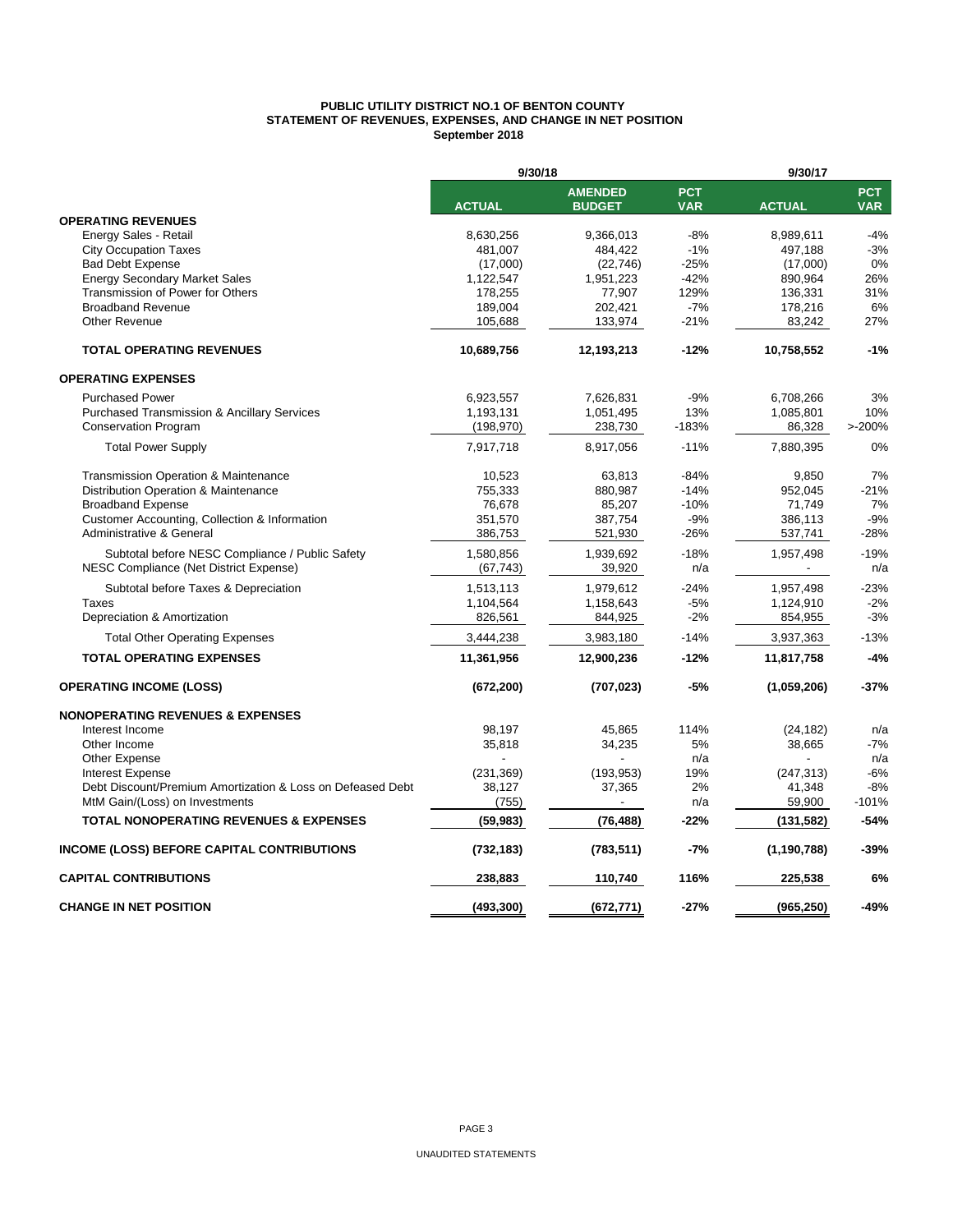#### **PUBLIC UTILITY DISTRICT NO.1 OF BENTON COUNTY STATEMENT OF REVENUES, EXPENSES, AND CHANGE IN NET POSITION YEAR TO DATE**

|                                                            | 9/30/18       |                                 |                          | 9/30/17       |                          |  |  |
|------------------------------------------------------------|---------------|---------------------------------|--------------------------|---------------|--------------------------|--|--|
|                                                            | <b>ACTUAL</b> | <b>AMENDED</b><br><b>BUDGET</b> | <b>PCT</b><br><b>VAR</b> | <b>ACTUAL</b> | <b>PCT</b><br><b>VAR</b> |  |  |
| <b>OPERATING REVENUES</b>                                  |               |                                 |                          |               |                          |  |  |
| Energy Sales - Retail                                      | 95,074,173    | 95,494,440                      | $0\%$                    | 96,035,779    | $-1%$                    |  |  |
| <b>City Occupation Taxes</b>                               | 4,532,405     | 4,538,948                       | 0%                       | 4,721,561     | $-4%$                    |  |  |
| <b>Bad Debt Expense</b>                                    | (166,000)     | (176,007)                       | $-6%$                    | (172,000)     | $-3%$                    |  |  |
| <b>Energy Secondary Market Sales</b>                       | 12,146,398    | 13,127,022                      | $-7%$                    | 10,103,669    | 20%                      |  |  |
| Transmission of Power for Others                           | 1,050,745     | 953,010                         | 10%                      | 869,085       | 21%                      |  |  |
| <b>Broadband Revenue</b>                                   | 1,675,177     | 1,701,569                       | $-2%$                    | 1,621,836     | 3%                       |  |  |
| Other Revenue                                              | 1,424,044     | 1,212,121                       | 17%                      | 1,231,280     | 16%                      |  |  |
| <b>TOTAL OPERATING REVENUES</b>                            | 115,736,942   | 116,851,102                     | $-1%$                    | 114,411,210   | 1%                       |  |  |
| <b>OPERATING EXPENSES</b>                                  |               |                                 |                          |               |                          |  |  |
| <b>Purchased Power</b>                                     | 64,730,298    | 64,479,389                      | 0%                       | 62,442,742    | 4%                       |  |  |
| <b>Purchased Transmission &amp; Ancillary Services</b>     | 10,437,353    | 10,133,882                      | 3%                       | 9,994,335     | 4%                       |  |  |
| <b>Conservation Program</b>                                | (30,906)      | 228,635                         | $-114%$                  | 341,953       | -109%                    |  |  |
| <b>Total Power Supply</b>                                  | 75,136,745    | 74,841,907                      | 0%                       | 72,779,030    | 3%                       |  |  |
| Transmission Operation & Maintenance                       | 98,083        | 150,788                         | $-35%$                   | 183,077       | $-46%$                   |  |  |
| Distribution Operation & Maintenance                       | 7,488,390     | 7,201,830                       | 4%                       | 7,443,170     | 1%                       |  |  |
| <b>Broadband Expense</b>                                   | 650,528       | 661,679                         | $-2%$                    | 630,242       | 3%                       |  |  |
| Customer Accounting, Collection & Information              | 3,302,378     | 3,189,639                       | 4%                       | 2,744,332     | 20%                      |  |  |
| Administrative & General                                   | 5,406,239     | 5,614,789                       | $-4%$                    | 5,525,302     | $-2%$                    |  |  |
| Subtotal before NESC Compliance / Public Safety            | 16,945,619    | 16,818,724                      | 1%                       | 16,526,123    | 3%                       |  |  |
| NESC Compliance (Net District Expense)                     | 457,119       | 447,540                         | 2%                       |               | n/a                      |  |  |
| Subtotal before Taxes & Depreciation                       | 17,402,737    | 17,266,264                      | 1%                       | 16,526,123    | 5%                       |  |  |
| Taxes                                                      | 10,653,003    | 10,598,376                      | 1%                       | 10,930,013    | $-3%$                    |  |  |
| Depreciation & Amortization                                | 7,367,701     | 7,511,205                       | $-2%$                    | 7,576,308     | $-3%$                    |  |  |
| <b>Total Other Operating Expenses</b>                      | 35,423,441    | 35,375,845                      | 0%                       | 35,032,444    | 1%                       |  |  |
| <b>TOTAL OPERATING EXPENSES</b>                            | 110,560,186   | 110,217,751                     | 0%                       | 107,811,474   | 3%                       |  |  |
| <b>OPERATING INCOME (LOSS)</b>                             | 5,176,756     | 6,633,351                       | $-22%$                   | 6,599,736     | $-22%$                   |  |  |
| <b>NONOPERATING REVENUES &amp; EXPENSES</b>                |               |                                 |                          |               |                          |  |  |
| Interest Income                                            | 799,582       | 662,405                         | 21%                      | 426,146       | 88%                      |  |  |
| Other Income                                               | 285,588       | 273,365                         | 4%                       | 481,729       | $-41%$                   |  |  |
| Other Expense                                              |               |                                 | n/a                      |               | n/a                      |  |  |
| <b>Interest Expense</b>                                    | (2, 120, 988) | (2, 121, 053)                   | 0%                       | (2, 177, 079) | $-3%$                    |  |  |
| Debt Discount/Premium Amortization & Loss on Defeased Debt | 343,139       | 341,616                         | 0%                       | 372,136       | $-8%$                    |  |  |
| MtM Gain/(Loss) on Investments                             | 3,990         | $\overline{\phantom{a}}$        | n/a                      | 9,288         | $-57%$                   |  |  |
| <b>TOTAL NONOPERATING REVENUES &amp; EXPENSES</b>          | (688, 689)    | (843, 668)                      | $-18%$                   | (887,780)     | $-22%$                   |  |  |
| <b>INCOME (LOSS) BEFORE CAPITAL CONTRIBUTIONS</b>          | 4,488,067     | 5,789,683                       | -22%                     | 5,711,956     | $-21%$                   |  |  |
| <b>CAPITAL CONTRIBUTIONS</b>                               | 1,397,325     | 1,283,637                       | 9%                       | 1,435,842     | $-3%$                    |  |  |
| <b>CHANGE IN NET POSITION</b>                              | 5,885,392     | 7,073,320                       | $-17%$                   | 7,147,798     | $-18%$                   |  |  |
| TOTAL NET POSITION, BEGINNING OF YEAR                      | 124,155,023   | 124,155,023                     | 0%                       | 110,681,246   | $-2%$                    |  |  |
| TOTAL NET POSITION, END OF YEAR                            | 130,040,415   | 131,228,343                     | 0.1%                     | 117,829,044   | $-4%$                    |  |  |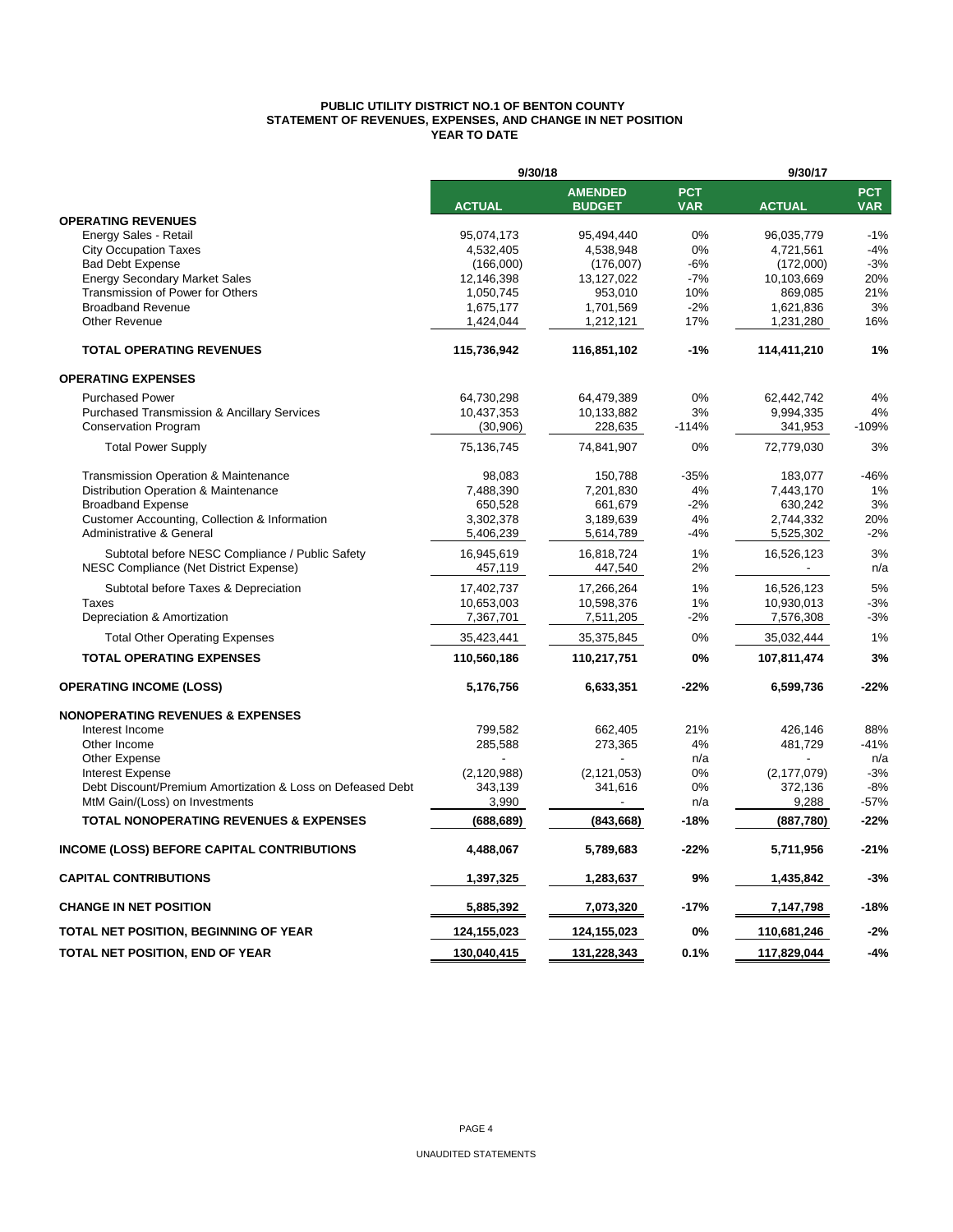#### **PUBLIC UTILITY DISTRICT NO. 1 OF BENTON COUNTY STATEMENT OF REVENUES, EXPENSES, AND CHANGE IN NET POSITION 2018 MONTHLY ACTIVITY**

|                                                        | January      | February    | <b>March</b> | <b>April</b> | <b>May</b>   | June         | July         | August         | September   | October | <b>November</b> | <b>December</b> | <b>Total</b>  |
|--------------------------------------------------------|--------------|-------------|--------------|--------------|--------------|--------------|--------------|----------------|-------------|---------|-----------------|-----------------|---------------|
| <b>OPERATING REVENUES</b>                              |              |             |              |              |              |              |              |                |             |         |                 |                 |               |
| Energy Sales - Retail                                  | \$10,476,299 | \$9,084,270 | \$8,752,924  | \$8,953,009  | \$10,539,816 | \$11,889,677 | \$14,145,140 | \$12,602,782   | \$8,630,256 |         |                 |                 | \$95,074,173  |
| <b>City Occupation Taxes</b>                           | 645,112      | 544,905     | 504,574      | 454,944      | 411,604      | 447,327      | 480,674      | 562,260        | 481,007     |         |                 |                 | 4,532,407     |
| <b>Bad Debt Expense</b>                                | (19,000)     | (16,000)    | (16,000)     | (16,000)     | (18,000)     | (20,000)     | (22,000)     | (22,000)       | (17,000)    |         |                 |                 | (166,000)     |
| <b>Energy Secondary Market Sales</b>                   | 2,013,000    | 1,503,757   | 1,475,128    | 936,756      | 486,462      | 380,094      | 2,470,554    | 1,758,102      | 1,122,547   |         |                 |                 | 12,146,400    |
| Transmission of Power for Others                       | 140,137      | 110,045     | 179,821      | 126,440      | 105,287      | 84,919       | 50,548       | 75,294         | 178,255     |         |                 |                 | 1,050,746     |
| <b>Broadband Revenue</b>                               | 188,237      | 182,621     | 181,682      | 182,760      | 186,099      | 187,642      | 188,763      | 188,369        | 189,004     |         |                 |                 | 1,675,177     |
| Other Electric Revenue                                 | 603,153      | 70,972      | 93,240       | 122,048      | 120,458      | 104,558      | 130,715      | 73,211         | 105,688     |         |                 |                 | 1,424,043     |
| <b>TOTALOPERATING REVENUES</b>                         | 14,046,938   | 11,480,570  | 11,171,369   | 10,759,957   | 11,831,726   | 13,074,217   | 17,444,394   | 15,238,018     | 10,689,757  |         |                 |                 | 115,736,946   |
| <b>OPERATING EXPENSES</b>                              |              |             |              |              |              |              |              |                |             |         |                 |                 |               |
| <b>Purchased Power</b>                                 | 6,997,524    | 6,825,520   | 6,757,720    | 6,517,218    | 5,704,402    | 6,051,145    | 9,478,135    | 9,475,076      | 6,923,557   |         |                 |                 | 64,730,297    |
| <b>Purchased Transmission &amp; Ancillary Services</b> | 1,110,171    | 1,101,369   | 1,098,218    | 1,079,128    | 1,142,486    | 1,272,183    | 1,200,382    | 1,240,286      | 1,193,131   |         |                 |                 | 10,437,354    |
| <b>Conservation Program</b>                            | 95,599       | (47, 157)   | 191,352      | (122, 506)   | (53, 376)    | 24,272       | (3,226)      | 83,106         | (198, 970)  |         |                 |                 | (30, 906)     |
| <b>Total Power Supply</b>                              | 8,203,294    | 7,879,732   | 8,047,290    | 7,473,840    | 6,793,512    | 7,347,600    | 10,675,291   | 10,798,468     | 7,917,718   |         |                 |                 | 75,136,745    |
| Transmission Operation & Maintenance                   | 5,734        | 7,919       | 10,464       | 4,387        | 9,881        | 11,533       | 20,691       | 16,951         | 10,523      |         |                 |                 | 98,083        |
| Distribution Operation & Maintenance                   | 835.848      | 824,941     | 959,209      | 850.510      | 888,766      | 765,536      | 878,282      | 729,964        | 755,333     |         |                 |                 | 7,488,389     |
| <b>Broadband Expense</b>                               | 67,753       | 63,993      | 92,802       | 63,941       | 78,040       | 71,294       | 73,537       | 62,492         | 76,678      |         |                 |                 | 650,530       |
| Customer Accounting, Collection & Information          | 410,400      | 314,792     | 350,727      | 317,544      | 414,740      | 350,499      | 367,263      | 424,843        | 351,570     |         |                 |                 | 3,302,378     |
| Administrative & General                               | 953,338      | 656,854     | 612,150      | 535,571      | 604,110      | 582,265      | 680,593      | 394,606        | 386,753     |         |                 |                 | 5,406,240     |
|                                                        |              |             |              |              |              |              |              |                |             |         |                 |                 |               |
| Subtotal before NESC Compliance / Public Safety        | 2,273,073    | 1,868,499   | 2,025,352    | 1,771,953    | 1,995,537    | 1,781,127    | 2,020,366    | 1,628,856      | 1,580,857   |         |                 |                 | 16,945,620    |
| NESC Compliance (Net District Expense)                 | 20,599       | 101,664     | (12, 129)    | 136,521      | 21,290       | 14,415       | 85,340       | 157,163        | (67, 743)   |         |                 |                 | 457,119       |
| Subtotal before Taxes & Depreciation                   | 2,293,672    | 1,970,162   | 2,013,223    | 1,908,474    | 2,016,827    | 1,795,542    | 2,105,706    | 1,786,019      | 1,513,114   |         |                 |                 | 17,402,739    |
| Taxes                                                  | 1,346,727    | 1,145,833   | 1,091,666    | 1,033,168    | 1,061,970    | 1,192,133    | 1,301,035    | 1,375,908      | 1,104,564   |         |                 |                 | 10,653,004    |
| Depreciation & Amortization                            | 813,688      | 818,195     | 820,951      | 822,620      | 817,290      | 813,316      | 816,284      | 818,795        | 826,561     |         |                 |                 | 7,367,700     |
| <b>Total Other Operating Expenses</b>                  | 4,454,087    | 3,934,190   | 3,925,840    | 3,764,262    | 3,896,087    | 3,800,991    | 4,223,025    | 3,980,722      | 3,444,239   |         |                 | $\blacksquare$  | 35,423,443    |
| <b>TOTAL OPERATING EXPENSES</b>                        | 12,657,381   | 11,813,922  | 11,973,130   | 11,238,102   | 10,689,599   | 11,148,591   | 14,898,316   | 14,779,190     | 11,361,957  |         |                 |                 | 110,560,188   |
| <b>OPERATING INCOME (LOSS)</b>                         | 1,389,557    | (333, 352)  | (801, 761)   | (478, 145)   | 1,142,127    | 1,925,626    | 2,546,078    | 458,828        | (672, 200)  |         |                 |                 | 5,176,758     |
| <b>NONOPERATING REVENUES &amp; EXPENSES</b>            |              |             |              |              |              |              |              |                |             |         |                 |                 |               |
| Interest Income                                        | 68.157       | 62,266      | 75,813       | 90.998       | 103.480      | 86,775       | 90,741       | 123,156        | 98.197      |         |                 |                 | 799,583       |
| Other Income                                           | 29,299       | 33,099      | 29,288       | 33,071       | 33,847       | 29,274       | 29,271       | 32,619         | 35,818      |         |                 |                 | 285,586       |
| Other Expense                                          |              |             |              | $\sim$       |              |              |              | $\mathbf{r}$   |             |         |                 |                 |               |
| <b>Interest Expense</b>                                | (235, 205)   | (236, 074)  | (235, 677)   | (243, 898)   | (232, 861)   | (232, 838)   | (242, 363)   | (230, 701)     | (231, 369)  |         |                 |                 | (2, 120, 986) |
| Debt Discount & Expense Amortization                   | 38,127       | 38,127      | 38,127       | 38,127       | 38,127       | 38,127       | 38,127       | 38,127         | 38,127      |         |                 |                 | 343,143       |
| MtM Gain/(Loss) on Investments                         | (27, 135)    | (1,038)     | 9,623        | (8, 405)     | 18,258       | (733)        | 1,875        | 12,300         | (755)       |         |                 |                 | 3,990         |
| Loss in Joint Ventures/Special Assessments             |              |             |              | $\sim$       |              |              |              | $\overline{a}$ |             |         |                 |                 |               |
| TOTAL NONOPERATING REV/EXP                             | (126, 757)   | (103, 620)  | (82, 826)    | (90, 107)    | (39, 149)    | (79, 395)    | (82, 349)    | (24, 499)      | (59, 982)   |         |                 |                 | (688, 684)    |
| <b>INCOME (LOSS) BEFORE CAPITAL CONTRIBUTIONS</b>      | 1,262,800    | (436, 972)  | (884, 587)   | (568, 252)   | 1,102,978    | 1,846,231    | 2,463,729    | 434,329        | (732, 182)  |         |                 |                 | 4,488,074     |
| <b>CAPITAL CONTRIBUTIONS</b>                           | 293.142      | 118,937     | 31,961       | 263,614      | 89.777       | 76,290       | 188,435      | 96,285         | 238,883     |         |                 |                 | 1,397,324     |
| <b>CHANGE IN NET POSITION</b>                          | \$1,555,942  | (\$318,035) | (\$852,626)  | (\$304,638)  | \$1,192,755  | \$1,922,521  | \$2,652,164  | \$530,614      | (\$493,299) | \$0     | \$0             | \$0             | \$5,885,398   |
|                                                        |              |             |              |              |              |              |              |                |             |         |                 |                 |               |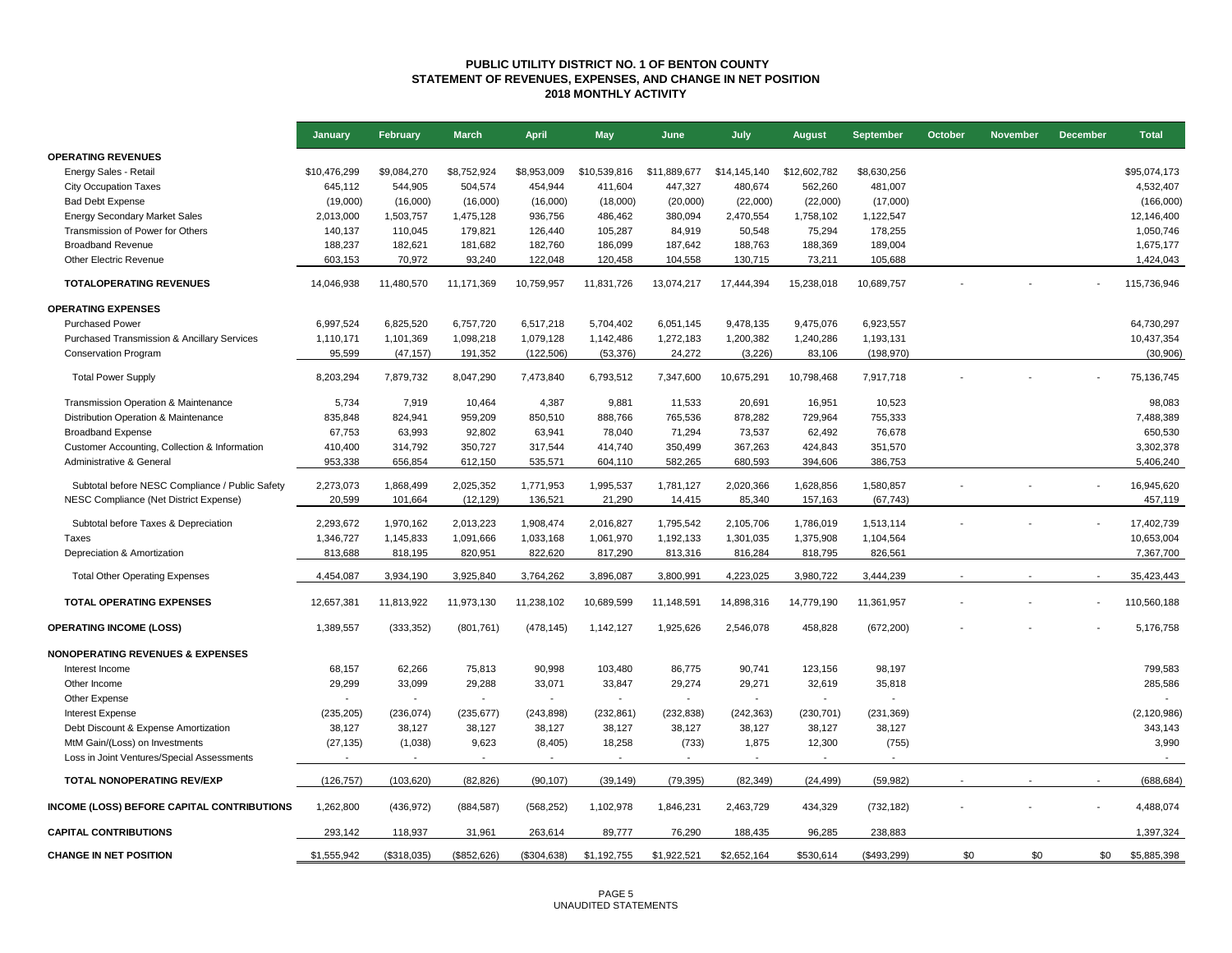## **ASSETS AND DEFERRED OUTFLOWS OF RESOURCES PUBLIC UTILITY DISTRICT NO. 1 OF BENTON COUNTY COMPARATIVE STATEMENT OF NET POSITION**

|                                                                  |                        |                      | Increase/(Decrease)    |                |  |
|------------------------------------------------------------------|------------------------|----------------------|------------------------|----------------|--|
|                                                                  | 9/30/2018              | 9/30/2017            | <b>Amount</b>          | <b>Percent</b> |  |
| <b>ASSETS</b>                                                    |                        |                      |                        |                |  |
| <b>CURRENT ASSETS</b>                                            |                        |                      |                        |                |  |
|                                                                  |                        |                      |                        |                |  |
| Cash & Cash Equivalents                                          |                        |                      |                        |                |  |
| Unrestricted Cash & Cash Equivalents                             | 29,011,329             | 25,631,448           | \$3,379,881            |                |  |
| <b>Restricted Construction Account</b>                           |                        |                      |                        |                |  |
| Investments                                                      | 10,620,515             | 11,915,520           | (1, 295, 005)          |                |  |
| Designated Debt Service Reserve Fund                             | 2,612,152              | 3,032,152            | (420,000)              |                |  |
| Designated Power Market Voltly                                   | 3,850,000              | 3,300,000            | 550,000                |                |  |
| Designated Special Capital Rsv                                   | 12,511,793             | 16,863,084           | (4,351,290)            |                |  |
| <b>Designated Customer Deposits</b>                              | 1,600,000              | 1,400,000            | 200,000                |                |  |
| Accounts Receivable, net                                         | 10,819,117             | 9,246,329            | 1,572,788              |                |  |
| <b>BPA Prepay Receivable</b>                                     | 600,000<br>147,374     | 600,000<br>79,937    | 67,437                 |                |  |
| <b>Accrued Interest Receivable</b><br>Wholesale Power Receivable |                        |                      |                        |                |  |
| <b>Accrued Unbilled Revenue</b>                                  | 1,160,630<br>2,300,000 | 515,006<br>2,400,000 | 645,624                |                |  |
| <b>Inventory Materials &amp; Supplies</b>                        | 5,515,644              | 5,526,871            | (100,000)<br>(11, 227) |                |  |
| Prepaid Expenses & Option Premiums                               | 430,594                | 263,528              | 167,066                |                |  |
|                                                                  |                        |                      |                        |                |  |
| <b>Total Current Assets</b>                                      | 81,179,150             | 80,773,875           | 405,275                | 1%             |  |
| <b>NONCURRENT ASSETS</b>                                         |                        |                      |                        |                |  |
| <b>Restricted Bond Reserve Fund</b>                              | 1,107,865              | 1,107,865            | 0                      |                |  |
| <b>Other Receivables</b>                                         | 96,937                 | 97,387               | (450)                  |                |  |
| <b>Preliminary Surveys</b>                                       | 123,847                | 50,491               | 73,356                 |                |  |
| <b>BPA Prepay Receivable</b>                                     | 5,400,000              | 6,000,000            | (600,000)              |                |  |
| Deferred Purchased Power Costs                                   | 5,832,491              | 6,477,564            | (645,073)              |                |  |
|                                                                  | 12,561,140             | 13,733,307           | (572, 167)             | -9%            |  |
| <b>Utility Plant</b>                                             |                        |                      |                        |                |  |
| Land and Intangible Plant                                        | 3,528,377              | 3,488,023            | 40,354                 |                |  |
| <b>Electric Plant in Service</b>                                 | 316, 145, 473          | 311,582,275          | 4,563,198              |                |  |
| <b>Construction Work in Progress</b>                             | 4,916,662              | 3,809,901            | 1,106,761              |                |  |
| <b>Accumulated Depreciation</b>                                  | (195, 202, 541)        | (194, 408, 903)      | (793, 638)             |                |  |
| <b>Net Utility Plant</b>                                         | 129,387,973            | 124,471,296          | 4,916,677              | 4%             |  |
| <b>Total Noncurrent Assets</b>                                   | 141,949,113            | 138,204,603          | 3,744,510              | 3%             |  |
| <b>Total Assets</b>                                              | 223,128,262            | 218,978,478          | 4,149,785              | 2%             |  |
| DEFERRED OUTFLOWS OF RESOURCES                                   |                        |                      |                        |                |  |
| Unamortized Loss on Defeased Debt                                | (28, 218)              | (14, 578)            | (13,640)               |                |  |
| <b>Pension Deferred Outflow</b>                                  | 1,429,022              | 2,019,756            | (590, 734)             |                |  |
| Accumulated Decrease in Fair Value of Hedging Derivatives        | 681,062                | 547,085              | 133,977                |                |  |
| <b>Total Deferred Outflows of Resources</b>                      | 2,081,867              | 2,552,263            | (470, 396)             |                |  |
|                                                                  |                        |                      |                        |                |  |
|                                                                  |                        |                      |                        |                |  |
| TOTAL ASSETS & DEFERRED OUTFLOWS OF RESOURCES                    | 225,210,129            | 221,530,741          | 3,679,388              | 2%             |  |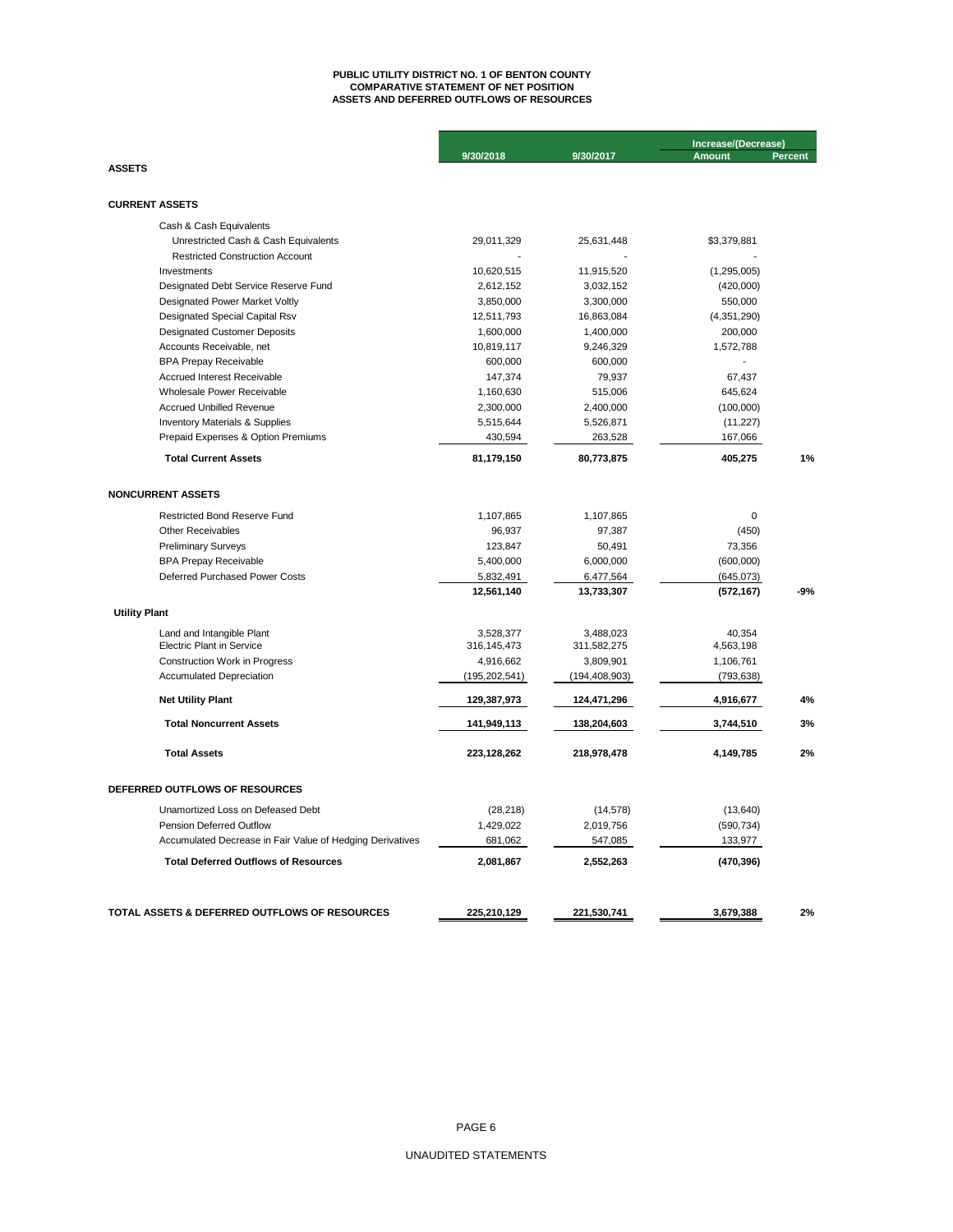# **PUBLIC UTILITY DISTRICT NO. 1 OF BENTON COUNTY COMPARATIVE STATEMENT OF NET POSITION LIABILITIES AND DEFERRED INFLOWS OF RESOURCES**

|                                                           |             |              | Increase/(Decrease) |         |  |
|-----------------------------------------------------------|-------------|--------------|---------------------|---------|--|
| <b>LIABILITIES</b>                                        | 9/30/2018   | 9/30/2017    | <b>Amount</b>       | Percent |  |
|                                                           |             |              |                     |         |  |
| <b>CURRENT LIABILITIES</b>                                |             |              |                     |         |  |
| <b>Warrants Outstanding</b>                               |             |              | \$0                 |         |  |
|                                                           | 9,795,542   | 8,334,342    | 1,461,200           |         |  |
| <b>Accounts Payable</b><br><b>Customer Deposits</b>       | 1,991,888   | 1,602,165    | 389,723             |         |  |
| <b>Accrued Taxes Payable</b>                              | 3,003,498   | 2,889,379    | 114,119             |         |  |
| Other Current & Accrued Liabilities                       | 2,823,205   | 2,597,456    | 225,749             |         |  |
| Accrued Interest Payable                                  | 1,229,161   | 1,135,903    | 93,258              |         |  |
|                                                           |             |              |                     |         |  |
| Revenue Bonds, Current Portion                            | 3,570,000   | 3,045,000    | 525,000             |         |  |
| <b>Total Current Liabilities</b>                          | 22,413,294  | 19,604,245   | 2,809,049           | 14%     |  |
| <b>NONCURRENT LIABILITIES</b>                             |             |              |                     |         |  |
| 2010 Bond Issue                                           | 17,345,000  | 17,345,000   |                     |         |  |
| 2011 Bond Issue                                           | 13,520,000  | 17,090,000   | (3,570,000)         |         |  |
| 2016 Bond Issue                                           | 22,470,000  | 22,470,000   |                     |         |  |
| Unamortized Premium & Discount                            | 3,983,343   | 4,460,945    | (477, 602)          |         |  |
| Pension Liability                                         | 9,884,887   | 13,019,386   | (3, 134, 499)       |         |  |
| Deferred Revenue                                          | 416,870     | 676,784      | (259, 914)          |         |  |
| <b>BPA Prepay Incentive Credit</b>                        | 1,612,591   | 1,773,847    | (161, 256)          |         |  |
| <b>Other Liabilities</b>                                  | 1,127,103   | 987,712      | 139,391             |         |  |
|                                                           |             |              |                     |         |  |
| <b>Total Noncurrent Liabilities</b>                       | 70,359,794  | 77,823,674   | (3,893,880)         | $-10%$  |  |
| <b>Total Liabilities</b>                                  | 92,773,088  | 97,427,919   | (1,084,831)         | $-5%$   |  |
| DEFERRED INFLOWS OF RESOURCES                             |             |              |                     |         |  |
| Pension Deferred Inflow                                   | 1,866,603   | 245,673      | 1,620,930           |         |  |
| Accumulated Increase in Fair Value of Hedging Derivatives | 530,024     | 596,697      | (66, 674)           |         |  |
| <b>Total Deferred Inflows of Resources</b>                | 2,396,627   | 842,370      | 1,554,257           | 185%    |  |
|                                                           |             |              |                     |         |  |
| <b>NET POSITION</b>                                       |             |              |                     |         |  |
| Net Investment in Capital Assets                          | 68,471,412  | 60,045,773   | 8,425,639           |         |  |
| <b>Restricted for Debt Service</b>                        | 1,107,865   | 1,107,865    | 0                   |         |  |
| Unrestricted                                              | 60,461,137  | 62,106,814   | (1,645,677)         |         |  |
| <b>Total Net Position</b>                                 | 130,040,415 | 123,260,452  | 6,779,963           | 6%      |  |
|                                                           |             |              |                     |         |  |
| TOTAL NET POSITION, LIABILITIES AND                       |             |              |                     |         |  |
| DEFERRED INFLOWS OF RESOURCES                             | 225,210,129 | 221,530,741  | 3,679,388           | 2%      |  |
| <b>CURRENT RATIO:</b>                                     | 3.62:1      | 4.12:1       |                     |         |  |
| (Current Assets / Current Liabilities)                    |             |              |                     |         |  |
|                                                           |             |              |                     |         |  |
| <b>WORKING CAPITAL:</b>                                   | 58,765,855  | \$61,169,630 | (\$2,403,774)       | $-4%$   |  |
| (Current Assets less Current Liabilities)                 |             |              |                     |         |  |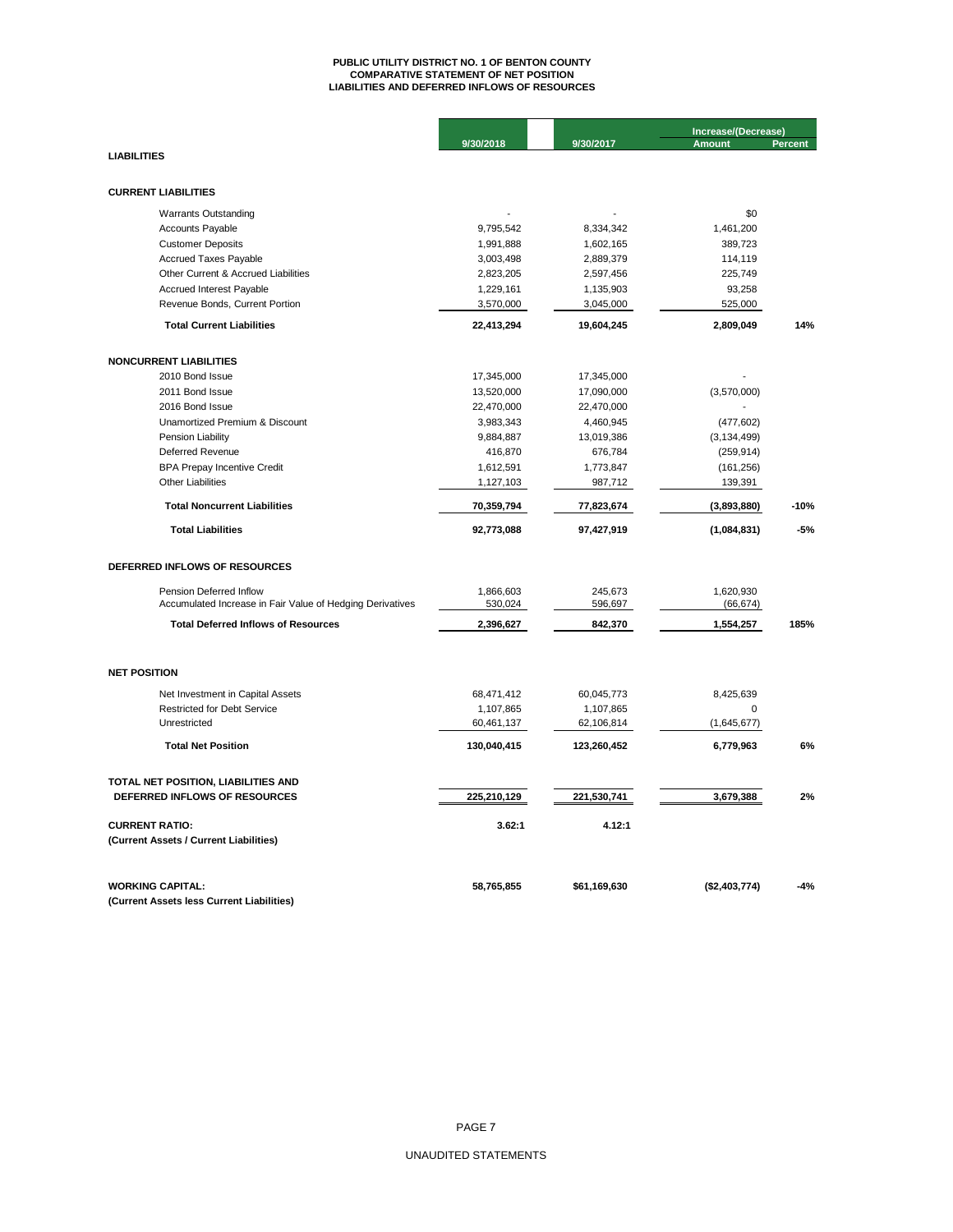#### **PUBLIC UTILITY DISTRICT NO. 1 OF BENTON COUNTY ENERGY STATISTICAL DATA CURRENT MONTH**

|                                                                       | 9/30/2018                |                        |                 | 9/30/2017               |               |
|-----------------------------------------------------------------------|--------------------------|------------------------|-----------------|-------------------------|---------------|
|                                                                       |                          | <b>AMENDED</b>         | <b>PCT</b>      |                         | <b>PCT</b>    |
|                                                                       | <b>ACTUAL</b>            | <b>BUDGET</b>          | <b>VAR</b>      | <b>ACTUAL</b>           | <b>VAR</b>    |
| <b>ENERGY SALES RETAIL - REVENUE</b>                                  |                          |                        |                 |                         |               |
| Residential                                                           | 4,288,881                | \$4,714,406            | $-9%$           | 4,514,084               | $-5%$         |
| <b>Small General Service</b><br><b>Medium General Service</b>         | 800,502                  | 821,592                | $-3%$           | 813,703                 | $-2%$         |
| Large General Service                                                 | 1,163,561<br>1,388,512   | 1,324,904<br>1,516,900 | $-12%$<br>$-8%$ | 1,167,573<br>1,355,515  | 0%<br>2%      |
| Large Industrial                                                      | 279,876                  | 268,732                | 4%              | 292,868                 | $-4%$         |
| Small Irrigation                                                      | 139,076                  | 120,524                | 15%             | 118,919                 | 17%           |
| Large Irrigation                                                      | 1,813,383                | 1,842,296              | $-2%$           | 1,671,089               | 9%            |
| <b>Street Lights</b>                                                  | 17,824                   | 17,795                 | 0%              | 17,482                  | 2%            |
| <b>Security Lights</b>                                                | 22,035                   | 22,211                 | $-1%$           | 22,197                  | $-1%$         |
| <b>Unmetered Accounts</b>                                             | 16,606                   | 16,654                 | 0%              | 16,182                  | 3%            |
| <b>Billed Revenues Before Taxes &amp; Unbilled Revenue</b>            | \$9,930,256              | \$10,666,014           | -7%             | \$9,989,612             | $-1%$         |
| <b>Unbilled Revenue</b>                                               | (1,300,000)              | (1,300,000)            | 0%              | (1,000,000)             | 30%           |
| <b>Energy Sales Retail Subtotal</b>                                   | \$8,630,256              | \$9,366,014            | -8%             | \$8,989,612             | -4%           |
| <b>City Occupation Taxes</b>                                          | 481,006                  | 484,422                | $-1%$           | 497,189                 | $-3%$         |
| Bad Debt Expense (0.16% of retail sales)                              | (17,000)                 | (22, 746)              | $-25%$          | (17,000)                | 0%            |
| <b>TOTAL SALES - REVENUE</b>                                          | \$9,094,262              | \$9,827,690            | $-7%$           | \$9,469,801             | -4%           |
|                                                                       |                          |                        |                 |                         |               |
| <b>ENERGY SALES RETAIL - kWh</b>                                      |                          |                        |                 |                         |               |
| Residential                                                           | 48,545,386               | 52,323,841             | $-7%$           | 53,038,585              | -8%           |
| <b>Small General Service</b>                                          | 10,912,920               | 11,127,561             | $-2%$           | 11,357,363              | $-4%$         |
| <b>Medium General Service</b>                                         | 16,075,867               | 16,227,440             | $-1%$           | 16,509,954              | $-3%$         |
| Large General Service                                                 | 21,583,396               | 20,799,105             | 4%              | 20,970,960              | 3%            |
| Large Industrial                                                      | 5,353,960                | 4,990,092              | 7%              | 5,753,440               | $-7%$         |
| Small Irrigation                                                      | 2,133,836                | 1,968,783              | 8%              | 1,809,769               | 18%           |
| Large Irrigation                                                      | 32,455,614               | 35,359,492             | -8%             | 29,243,746              | 11%           |
| <b>Street Lights</b>                                                  | 211,650                  | 210,422                | 1%              | 211,253                 | 0%            |
| <b>Security Lights</b>                                                | 83,941                   | 94,207                 | $-11%$          | 90,850                  | $-8%$         |
| <b>Unmetered Accounts</b>                                             | 245,945                  | 256,281                | $-4%$           | 253,715                 | $-3%$         |
| <b>TOTAL kWh BILLED</b>                                               | 137,602,515              | 143,357,224            | -4%             | 139,239,635             | $-1%$         |
|                                                                       |                          |                        |                 |                         |               |
| <b>NET POWER COST</b>                                                 |                          |                        |                 |                         |               |
| <b>BPA Power Costs</b>                                                |                          |                        |                 |                         |               |
| Slice                                                                 | \$2,905,797              | \$2,839,224            | 2%              | 2,825,681               | 3%            |
| <b>Block</b>                                                          | 2,017,493                | 1,950,953              | 3%              | 2,034,588               | $-1%$         |
| Subtotal                                                              | 4,923,290                | 4,790,177              | 3%              | 4,860,269               | 1%            |
| <b>Other Power Purchases</b>                                          | 486,371                  | 1,181,846              | $-59%$          | 850,493                 | $-43%$        |
| Frederickson                                                          | 1,513,896                | 1,654,807              | $-9%$           | 997,503                 | 52%           |
| Transmission                                                          | 889,464                  | 865,732                | 3%              | 916,549                 | $-3%$         |
| Ancillary                                                             | 303,666                  | 185,762                | 63%             | 169,253                 | 79%           |
| <b>Conservation Program</b>                                           | (198, 969)               | 238,730                | $-183%$         |                         | 86,329 >-200% |
| <b>Gross Power Costs</b>                                              | 7,917,718                | 8,917,054              | $-11%$          | 7,880,396               | 0%            |
| Less Secondary Market Sales-Energy<br>Less Secondary Market Sales-Gas | (1,051,801)<br>(70, 746) | (1, 951, 223)          | $-46%$<br>n/a   | (826, 434)<br>(64, 530) | 27%<br>10%    |
| Less Transmission of Power for Others                                 | (178, 255)               | (77, 907)              | 129%            | (136, 331)              | 31%           |
| <b>NET POWER COSTS</b>                                                | \$6,616,916              | \$6,887,924            | -4%             | \$6,853,101             | $-3%$         |
|                                                                       |                          |                        |                 |                         |               |
| <b>NET POWER - kWh</b>                                                |                          |                        |                 |                         |               |
| <b>BPA Power</b>                                                      |                          |                        |                 |                         |               |
| Slice                                                                 | 60,596,000               | 67,071,148             | $-10%$          | 66,291,000              | $-9%$         |
| Block                                                                 | 64,283,000               | 64,283,026             | U%              | 65,842,000              | -2%           |
| Subtotal                                                              | 124,879,000              | 131,354,174            | $-5%$           | 132,133,000             | $-5%$         |
| <b>Other Power Purchases</b>                                          | 8,850,000                | 23,104,698             | $-62%$          | 16,840,000              | -47%          |
| Frederickson                                                          | 36,000,000               | 36,000,000             | 0%              | 12,875,000              | 180%          |
| Gross Power kWh                                                       | 169,729,000              | 190,458,872            | $-11%$          | 161,848,000             | 5%            |
| <b>Less Secondary Market Sales</b>                                    | (37,659,000)             | (53,946,953)           | $-30%$          | (30, 485, 000)          | 24%           |
| Less Transmission Losses/Imbalance                                    | (2,291,000)              | (2, 192, 016)          | 5%              | (1,793,000)             | 28%           |
| <b>NET POWER - kWh</b>                                                | 129,779,000              | 134,319,903            | -3%             | 129,570,000             | 0%            |
|                                                                       |                          |                        |                 |                         |               |
| <b>COST PER MWh: (dollars)</b>                                        |                          |                        |                 |                         |               |
| Gross Power Cost (average)                                            | \$46.65                  | \$46.82                | 0%              | \$48.69                 | $-4%$         |
| Net Power Cost                                                        | \$50.99                  | \$51.28                | $-1%$           | \$52.89                 | -4%           |
| <b>BPA Power Cost</b>                                                 | \$39.42                  | \$36.47                | 8%              | \$36.78                 | 7%            |
| Secondary Market Sales                                                | \$27.93                  | \$36.17                | $-23%$          | \$27.11                 | 3%            |
|                                                                       |                          |                        |                 |                         |               |
| <b>ACTIVE SERVICE LOCATIONS:*</b>                                     |                          |                        |                 |                         |               |
| Residential                                                           | 44,708                   |                        |                 | 43,993                  | 2%            |
| <b>Small General Service</b>                                          | 4,998                    |                        |                 | 4,991                   | 0%            |
| <b>Medium General Service</b>                                         | 811                      |                        |                 | 785                     | 3%            |
| Large General Service                                                 | 162                      |                        |                 | 160                     | 1%            |
| Large Industrial                                                      | 5                        |                        |                 | 5                       | 0%            |
| Small Irrigation                                                      | 557                      |                        |                 | 561                     | -1%           |
| Large Irrigation                                                      | 438                      |                        |                 | 434                     | 1%            |
| <b>Street Lights</b>                                                  | 9                        |                        |                 | 9                       | 0%            |
| <b>Security Lights</b>                                                | 1,873                    |                        |                 | 1,934                   | $-3%$         |
| <b>Unmetered Accounts</b>                                             | 370                      |                        |                 | 378                     | $-2%$         |
| TOTAL                                                                 | 53,931                   |                        |                 | 53,250                  | 1%            |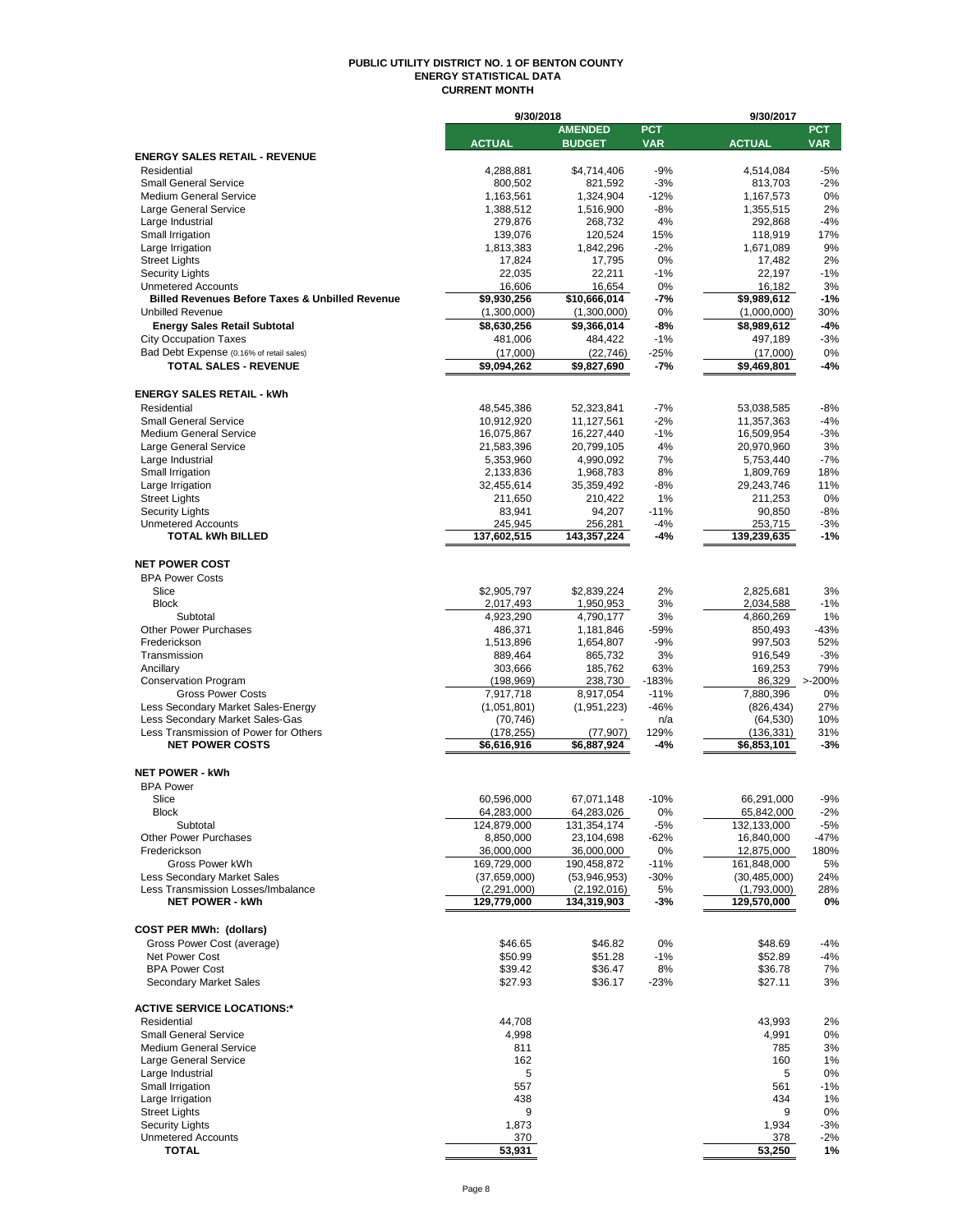#### **PUBLIC UTILITY DISTRICT NO. 1 OF BENTON COUNTY ENERGY STATISTICAL DATA YEAR TO DATE**

|                                                                          | 9/30/2018                  |                            |             | 9/30/2017                   |                 |  |  |
|--------------------------------------------------------------------------|----------------------------|----------------------------|-------------|-----------------------------|-----------------|--|--|
|                                                                          |                            | <b>AMENDED</b>             | <b>PCT</b>  |                             | <b>PCT</b>      |  |  |
|                                                                          | <b>ACTUAL</b>              | <b>BUDGET</b>              | <b>VAR</b>  | <b>ACTUAL</b>               | <b>VAR</b>      |  |  |
| <b>ENERGY SALES RETAIL - REVENUE</b><br>Residential                      |                            |                            |             |                             |                 |  |  |
| <b>Small General Service</b>                                             | 45,029,451<br>7,043,295    | 45,780,182<br>7,048,379    | $-2%$<br>0% | 48,559,444<br>7,187,873     | $-7%$<br>$-2%$  |  |  |
| <b>Medium General Service</b>                                            | 9,556,754                  | 9,642,758                  | $-1%$       | 9,598,737                   | 0%              |  |  |
| Large General Service                                                    | 11,027,761                 | 10,977,559                 | 0%          | 10,559,956                  | 4%              |  |  |
| Large Industrial                                                         | 2,547,880                  | 2,557,929                  | 0%          | 2,542,575                   | 0%              |  |  |
| Small Irrigation                                                         | 937,181                    | 903,237                    | 4%          | 820,964                     | 14%             |  |  |
| Large Irrigation                                                         | 20,921,926                 | 20,574,115                 | 2%          | 19,263,010                  | 9%              |  |  |
| <b>Street Lights</b>                                                     | 160,211                    | 160,156                    | 0%          | 157,335                     | 2%              |  |  |
| <b>Security Lights</b>                                                   | 200,351                    | 200,665                    | 0%          | 200,256                     | 0%              |  |  |
| <b>Unmetered Accounts</b>                                                | 149,363                    | 149,460                    | 0%          | 145,638                     | 3%              |  |  |
| <b>Billed Revenues Before Taxes &amp; Unbilled Revenue</b>               | \$97,574,173               | 97,994,440                 | 0%          | \$99,035,788                | $-1%$           |  |  |
| <b>Unbilled Revenue</b>                                                  | (2,500,000)                | (2,500,000)<br>95,494,440  | 0%          | (3,000,000)<br>\$96,035,788 | -17%<br>$-1%$   |  |  |
| <b>Energy Sales Retail Subtotal</b>                                      | \$95,074,173               |                            | 0%<br>0%    |                             | $-4%$           |  |  |
| <b>City Occupation Taxes</b><br>Bad Debt Expense (0.16% of retail sales) | 4,532,405<br>(166,000)     | 4,538,948<br>(176,007)     | -6%         | 4,721,560<br>(172,000)      | $-3%$           |  |  |
| <b>TOTAL SALES - REVENUE</b>                                             | \$99,440,578               | 99,857,381                 | 0%          | \$100,585,348               | $-1%$           |  |  |
|                                                                          |                            |                            |             |                             |                 |  |  |
| <b>ENERGY SALES RETAIL - kWh</b>                                         |                            |                            |             |                             |                 |  |  |
| Residential                                                              |                            |                            | $-2%$       |                             |                 |  |  |
| <b>Small General Service</b>                                             | 528,773,972<br>96,012,897  | 538,119,337<br>96,179,464  | 0%          | 591,775,601<br>99,933,974   | $-11%$<br>$-4%$ |  |  |
| <b>Medium General Service</b>                                            | 137,243,881                | 136,906,834                | 0%          | 141,102,307                 | $-3%$           |  |  |
| Large General Service                                                    | 177,968,680                | 173,827,846                | 2%          | 172,299,612                 | 3%              |  |  |
| Large Industrial                                                         | 48,797,320                 | 48,519,977                 | 1%          | 49,651,630                  | $-2%$           |  |  |
| Small Irrigation                                                         | 14,282,292                 | 13,648,612                 | 5%          | 12,658,399                  | 13%             |  |  |
| Large Irrigation                                                         | 389,598,689                | 380,830,164                | 2%          | 371,049,917                 | 5%              |  |  |
| <b>Street Lights</b>                                                     | 1,902,250                  | 1,898,788                  | 0%          | 1,901,373                   | 0%              |  |  |
| <b>Security Lights</b>                                                   | 778,812                    | 805,841                    | -3%         | 840,128                     | -7%             |  |  |
| <b>Unmetered Accounts</b>                                                | 2,237,033                  | 2,265,819                  | $-1%$       | 2,283,835                   | $-2%$           |  |  |
| <b>TOTAL kWh BILLED</b>                                                  | 1,397,595,826              | 1,393,002,682              | 0%          | 1,443,496,776               | -3%             |  |  |
|                                                                          |                            |                            |             |                             |                 |  |  |
| <b>NET POWER COST</b>                                                    |                            |                            |             |                             |                 |  |  |
| <b>BPA Power Costs</b>                                                   |                            |                            |             |                             |                 |  |  |
| Slice<br><b>Block</b>                                                    | \$26,152,173               | \$26,233,773               | 0%          | \$25,431,129                | 3%              |  |  |
| Subtotal                                                                 | 19,838,293<br>\$45,990,466 | 19,488,790<br>\$45,722,563 | 2%<br>1%    | 19,141,723<br>\$44,572,852  | 4%<br>3%        |  |  |
| Other Power Purchases                                                    | 10,227,185                 | 9,931,853                  | 3%          | 8,670,957                   | 18%             |  |  |
| Frederickson                                                             | 8,512,648                  | 8,824,975                  | -4%         | 9,198,933                   | $-7%$           |  |  |
| Transmission                                                             | 8,543,126                  | 8,433,114                  | 1%          | 7,547,982                   | 13%             |  |  |
| Ancillary                                                                | 1,894,226                  | 1,700,768                  | 11%         | 2,446,354                   | $-23%$          |  |  |
| <b>Conservation Program</b>                                              | (30, 904)                  | 228,635                    | $-114%$     | 341,952                     | $-109%$         |  |  |
| <b>Gross Power Costs</b>                                                 | \$75,136,747               | \$74,841,908               | 0%          | \$72,779,030                | 3%              |  |  |
| Less Secondary Market Sales-Energy                                       | (11, 887, 285)             | (13, 127, 022)             | -9%         | (9,375,500)                 | 27%             |  |  |
| Less Secondary Market Sales-Gas                                          | (259, 115)                 |                            | n/a         | (728, 169)                  | -64%            |  |  |
| Less Transmission of Power for Others                                    | (1,050,746)                | (953,010)                  | 10%         | (869, 084)                  | 21%             |  |  |
| <b>NET POWER COSTS</b>                                                   | \$61,939,601               | \$60,761,876               | 2%          | \$61,806,277                | 0%              |  |  |
|                                                                          |                            |                            |             |                             |                 |  |  |
| <b>NET POWER - kWh</b>                                                   |                            |                            |             |                             |                 |  |  |
| <b>BPA Power</b><br>Slice                                                | 909,704,000                |                            | $-3%$       |                             |                 |  |  |
| <b>Block</b>                                                             | 700,861,000                | 933,178,749<br>700,863,549 | 0%          | 909,338,000<br>718,378,000  | 0%<br>$-2%$     |  |  |
| Subtotal                                                                 | 1,610,565,000              | 1,634,042,298              | $-1%$       | 1,627,716,000               | $-1%$           |  |  |
| Other Power Purchases                                                    | 178,722,000                | 347,033,252                | 49%         | 199,811,000                 | 11%             |  |  |
| Frederickson                                                             | 117,001,000                | 110,400,000                | 6%          | 115,781,000                 | 1%              |  |  |
| Gross Power kWh                                                          | 1,906,288,000              | 2,091,475,550              | -9%         | 1,943,308,000               | -2%             |  |  |
| Less Secondary Market Sales                                              | (471, 717, 000)            | (537, 978, 667)            | $-12%$      | (463, 384, 000)             | 2%              |  |  |
| Less Transmission Losses/Imbalance                                       | (24, 460, 000)             | (26, 579, 981)             | $-8%$       | (24,020,000)                | 2%              |  |  |
| <b>NET POWER - kWh</b>                                                   | 1,410,111,000              | 1,526,916,902              | -8%         | 1,455,904,000               | -3%             |  |  |
|                                                                          |                            |                            |             |                             |                 |  |  |
| <b>COST PER MWh: (dollars)</b>                                           |                            |                            |             |                             |                 |  |  |
| Gross Power Cost (average)                                               | \$39.42                    | \$35.78                    | 10%         | \$37.45                     | 5%              |  |  |
| Net Power Cost                                                           | \$43.93                    | \$39.79                    | 10%         | \$42.45                     | 3%              |  |  |
| <b>BPA Power Cost</b>                                                    | \$28.56                    | \$27.98                    | 2%          | \$27.38                     | 4%              |  |  |
| Secondary Market Sales                                                   | \$25.20                    | \$24.40                    | 3%          | \$20.23                     | 25%             |  |  |
| <b>AVERAGE ACTIVE SERVICE LOCATIONS:*</b>                                |                            |                            |             |                             |                 |  |  |
| Residential                                                              | 44,439                     |                            |             | 43,784                      | 1%              |  |  |
| <b>Small General Service</b>                                             | 4,969                      |                            |             | 4,967                       | 0%              |  |  |
| <b>Medium General Service</b>                                            | 800                        |                            |             | 781                         | 2%              |  |  |
| Large General Service                                                    | 161                        |                            |             | 160                         | 1%              |  |  |
| Large Industrial                                                         | 5                          |                            |             | 5                           | 0%              |  |  |
| Small Irrigation                                                         | 549                        |                            |             | 558                         | $-2%$           |  |  |
| Large Irrigation                                                         | 436                        |                            |             | 429                         | 2%              |  |  |
| <b>Street Lights</b>                                                     | 9                          |                            |             | 9                           | 0%              |  |  |
| <b>Security Lights</b>                                                   | 1,894                      |                            |             | 1,946                       | $-3%$           |  |  |
| <b>Unmetered Accounts</b>                                                | 373                        |                            |             | 378                         | -1%             |  |  |
| TOTAL                                                                    | 53,635                     |                            |             | 53,018                      | 1%              |  |  |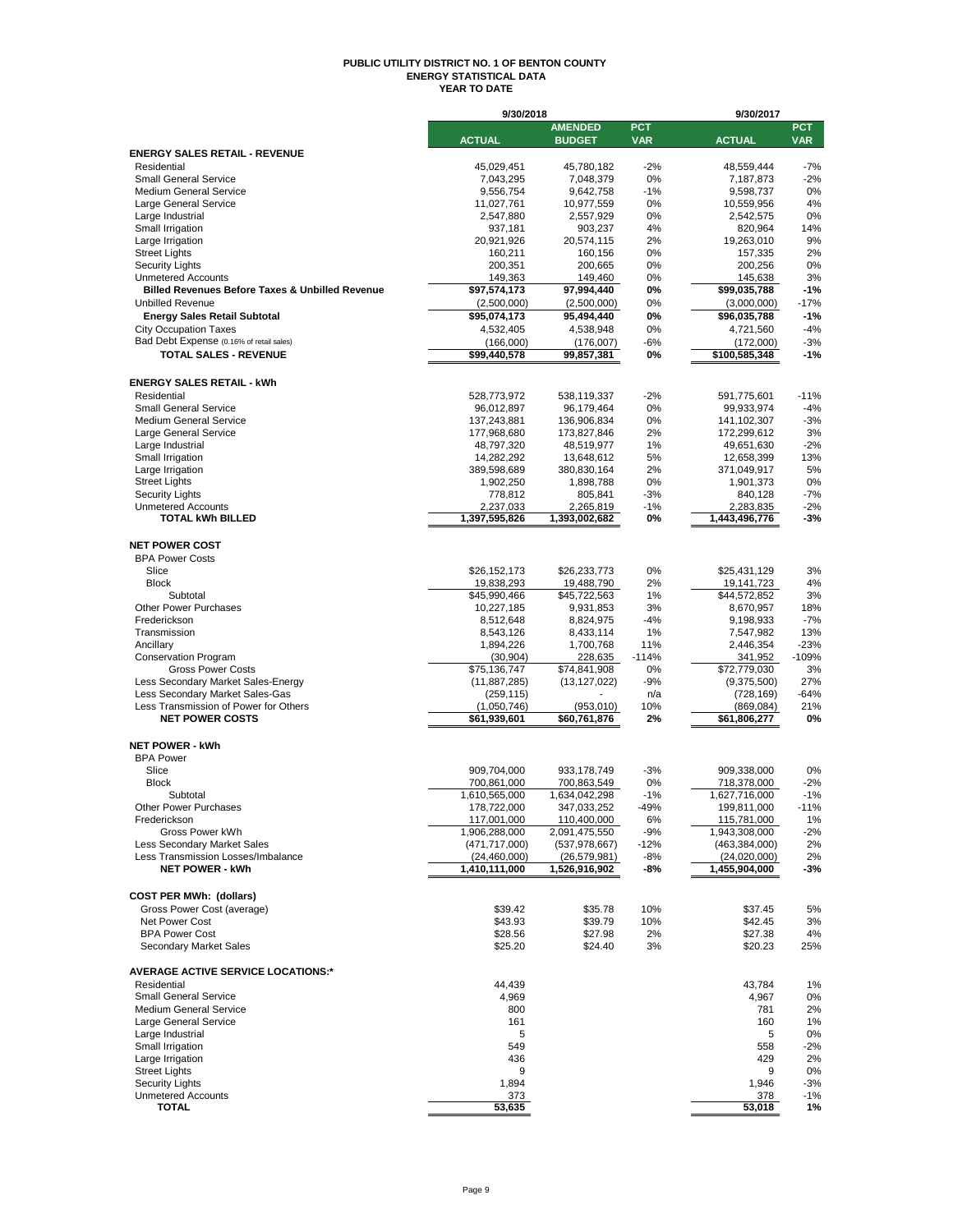#### **PUBLIC UTILITY DISTRICT NO. 1 OF BENTON COUNTY KWH SALES MONTHLY ACTIVITY**

|                               | January                  | February                 | March                    | April                    | May                      | June                     | July                     | August                   | September                | October                  | November                 | December                 | <b>Total</b>               |
|-------------------------------|--------------------------|--------------------------|--------------------------|--------------------------|--------------------------|--------------------------|--------------------------|--------------------------|--------------------------|--------------------------|--------------------------|--------------------------|----------------------------|
|                               |                          |                          |                          |                          |                          |                          |                          |                          |                          |                          |                          |                          |                            |
| Residential                   |                          |                          |                          |                          |                          |                          |                          |                          |                          |                          |                          |                          |                            |
| 2014<br>2015                  | 90,995,045<br>81,753,251 | 86,856,866<br>70,842,807 | 61,276,449<br>51,195,817 | 46,126,349<br>43,964,172 | 38,751,097<br>38,845,198 | 43,347,010<br>48,995,659 | 51,878,664<br>62,750,008 | 62,101,272<br>58,699,674 | 49,381,509<br>48,136,350 | 38,520,801<br>37,850,154 | 51,127,327<br>46,905,821 | 76,441,442<br>75,565,855 | 696,803,831<br>665,504,766 |
| 2016                          | 89,934,474               | 72,255,049               | 53,460,881               | 45,886,799               | 38,721,341               | 44,464,304               | 49,566,548               | 57,564,364               | 49,472,576               | 38,810,551               | 46,586,644               | 75,018,157               | 661,741,688                |
| 2017                          | 114,089,923              | 97,473,618               | 72,629,078               | 50,897,608               | 40,454,502               | 45,014,248               | 55,425,631               | 62,752,408               | 53,038,585               | 40,359,813               | 54,793,496               | 72,704,997               | 759,633,907                |
| 2018                          | 90,521,667               | 69,963,306               | 64,197,600               | 51,994,462               | 41,172,298               | 46,005,694               | 52,401,791               | 63,971,768               | 48,545,386               |                          |                          |                          | 528,773,972                |
| <b>Small General Service</b>  |                          |                          |                          |                          |                          |                          |                          |                          |                          |                          |                          |                          |                            |
| 2014                          | 12,002,884               | 11,773,687               | 9,247,968                | 8,838,271                | 8,960,528                | 10,069,805               | 10,898,332               | 12,390,218               | 11,106,946               | 9,214,420                | 9,056,203                | 10,725,578               | 124,284,840                |
| 2015                          | 11,273,647               | 10,444,066               | 8,399,963                | 8,630,563                | 9,005,788                | 10,616,996               | 12,060,700               | 11,955,370               | 10,809,845               | 9,065,197                | 8,719,747                | 10,515,898               | 121,497,780                |
| 2016                          | 11,865,345               | 10,615,824               | 8,804,253                | 9,093,517                | 9,217,514                | 10,063,717               | 10,760,436               | 11,863,201               | 10,839,759               | 9,285,276                | 8,652,183                | 10,807,220               | 121,868,245                |
| 2017                          | 13,896,042               | 12,326,759               | 11,375,219               | 8,459,581                | 8,910,557                | 10,148,595               | 11,421,880               | 12,037,978               | 11,357,363               | 9,027,734                | 9,272,759                | 10,819,539               | 129,054,006                |
| 2018                          | 12,129,652               | 10,600,544               | 9,492,590                | 9,262,432                | 9,403,579                | 10,408,132               | 11,068,455               | 12,734,593               | 10,912,920               |                          |                          |                          | 96,012,897                 |
| <b>Medium General Service</b> |                          |                          |                          |                          |                          |                          |                          |                          |                          |                          |                          |                          |                            |
| 2014                          | 16,255,765               | 16,174,267               | 13,320,761               | 13,438,288               | 13,403,247               | 14,808,800               | 15,526,971               | 17,145,841               | 15,985,439               | 15,533,136               | 14,950,232               | 15,501,055               | 182,043,802                |
| 2015                          | 15,719,991               | 15,058,182               | 13,124,396               | 13,611,242               | 14,078,883               | 15,970,931               | 16,957,563               | 16,576,440               | 15,990,572               | 15,576,154               | 14,732,964               | 15,213,004               | 182,610,322                |
| 2016                          | 16,032,684               | 15,129,401               | 12,982,308               | 13,939,681               | 13,879,726               | 14,686,797               | 15,578,700               | 16,516,307               | 16,093,629               | 15,538,491               | 14,711,127               | 15,377,852               | 180,466,703                |
| 2017                          | 17,170,328               | 15,406,899               | 15,083,130               | 13,953,993               | 14,157,015               | 15,250,364               | 15,663,861               | 17,906,763               | 16,509,954               | 14,751,484               | 15,037,120               | 15,264,344               | 186, 155, 255              |
| 2018                          | 16,103,016               | 14,412,773               | 13,220,177               | 13,836,653               | 14,453,218               | 15,432,469               | 16,006,913               | 17,702,795               | 16,075,867               |                          |                          |                          | 137,243,881                |
| <b>Large General Service</b>  |                          |                          |                          |                          |                          |                          |                          |                          |                          |                          |                          |                          |                            |
| 2014                          | 18,043,140               | 18,004,500               | 16,529,440               | 16,641,080               | 17,175,060               | 18,408,820               | 19,689,940               | 21,264,420               | 21,006,340               | 21,502,220               | 19,841,340               | 18,573,000               | 226,679,300                |
| 2015                          | 17,888,911               | 17,212,717               | 16,213,065               | 17,278,183               | 17,939,803               | 19,595,384               | 20,935,183               | 20,741,663               | 21,305,140               | 20,558,020               | 18,687,460               | 17,819,400               | 226,174,929                |
| 2016                          | 18,188,600               | 17,545,840               | 16,492,120               | 17,360,382               | 17,583,712               | 18,140,663               | 18,545,919               | 20,497,271               | 19,923,658               | 21,179,801               | 19,314,538               | 18,495,415               | 223,267,919                |
| 2017                          | 18,624,018               | 17,299,889               | 18,510,883               | 17,691,033               | 18,241,931               | 18,951,191               | 20,511,714               | 21,497,993               | 20,970,960               | 20,501,084               | 19,370,204               | 18,503,509               | 230,674,409                |
| 2018                          | 19,110,860               | 18,344,671               | 17,025,842               | 18,279,971               | 19,678,682               | 19,988,535               | 20,624,407               | 23,332,316               | 21,583,396               |                          |                          |                          | 177,968,680                |
| Large Industrial              |                          |                          |                          |                          |                          |                          |                          |                          |                          |                          |                          |                          |                            |
| 2014                          | 6,203,055                | 5,695,020                | 6,141,110                | 5,917,690                | 6,227,320                | 6,005,800                | 6,111,425                | 6,258,875                | 5,080,145                | 6,181,005                | 6,125,825                | 5,922,215                | 71,869,485                 |
| 2015                          | 5,597,495                | 5,394,485                | 5,337,365                | 5,784,330                | 5,632,340                | 5,678,570                | 4,981,620                | 6,171,695                | 5,623,820                | 5,598,540                | 5,408,760                | 5,732,865                | 66,941,885                 |
| 2016                          | 5,743,306                | 5,306,745                | 5,715,980                | 5,547,175                | 4,192,375                | 5,666,470                | 5,704,840                | 5,908,980                | 4,427,850                | 5,998,320                | 5,625,690                | 4,774,520                | 64,612,251                 |
| 2017                          | 5,118,880                | 5,319,830                | 5,953,160                | 5,959,920                | 4,342,280                | 5,566,080                | 5,565,400                | 6,072,640                | 5,753,440                | 5,962,760                | 5,314,800                | 6,154,920                | 67,084,110                 |
| 2018                          | 5,995,840                | 5,158,240                | 5,695,840                | 5,195,640                | 4,157,840                | 5,739,040                | 5,964,840                | 5,536,080                | 5,353,960                |                          |                          |                          | 48,797,320                 |
| <b>Small Irrigation</b>       |                          |                          |                          |                          |                          |                          |                          |                          |                          |                          |                          |                          |                            |
| 2014                          |                          |                          | 566,022                  | 1,370,794                | 2,487,573                | 2,926,545                | 3,475,842                | 2,988,591                | 2,248,398                | 1,145,157                | (52)                     |                          | 17,208,870                 |
| 2015                          |                          | 9                        | 648,290                  | 1,481,286                | 2,159,616                | 2,668,782                | 3,213,086                | 3,002,663                | 2,075,784                | 1,172,302                | 2,846                    |                          | 16,424,664                 |
| 2016                          | 20                       | 181                      | 469,477                  | 1,607,439                | 2,203,347                | 2,637,887                | 2,835,670                | 2,948,608                | 2,005,457                | 889,198                  |                          | $\overline{4}$           | 15,597,288                 |
| 2017                          | (4)                      |                          | 277,710                  | 434,783                  | 1,701,606                | 2,505,109                | 3,147,673                | 2,781,753                | 1,809,769                | 928,403                  | 123,750                  | 43,802                   | 13,754,354                 |
| 2018                          | 50,526                   | 32,983                   | 143,892                  | 846,581                  | 2,185,730                | 2,676,895                | 3,295,476                | 2,916,373                | 2,133,836                |                          |                          |                          | 14,282,292                 |
| <b>Large Irrigation</b>       |                          |                          |                          |                          |                          |                          |                          |                          |                          |                          |                          |                          |                            |
| 2014                          | 247,328                  | 266,769                  | 11,959,400               | 40,053,677               | 68,929,139               | 94,789,557               | 102,773,871              | 67,085,339               | 38,117,908               | 27,773,132               | 3,179,515                | 258,931                  | 455,434,566                |
| 2015                          | 214,532                  | 210,554                  | 14,636,633               | 39,362,242               | 61,259,905               | 103,842,869              | 98,850,190               | 67,471,445               | 37,832,472               | 24,467,386               | 3,414,781                | 214,109                  | 451,777,118                |
| 2016                          | 221,312                  | 379,179                  | 9,247,984                | 45,291,455               | 66,290,382               | 88,901,499               | 88,434,390               | 70,085,659               | 33,735,656               | 14,740,237               | 2,022,639                | 238,007                  | 419,588,399                |
| 2017                          | 200,892                  | 229,629                  | 1,485,633                | 17,886,279               | 54,086,389               | 93,753,828               | 103,188,520              | 70,975,001               | 29,243,746               | 18,136,316               | 2,582,791                | 281,800                  | 392,050,824                |
| 2018                          | 233,165                  | 494,143                  | 10,909,657               | 22,783,855               | 64,616,180               | 86,922,059               | 102,195,462              | 68,988,554               | 32,455,614               |                          |                          |                          | 389,598,689                |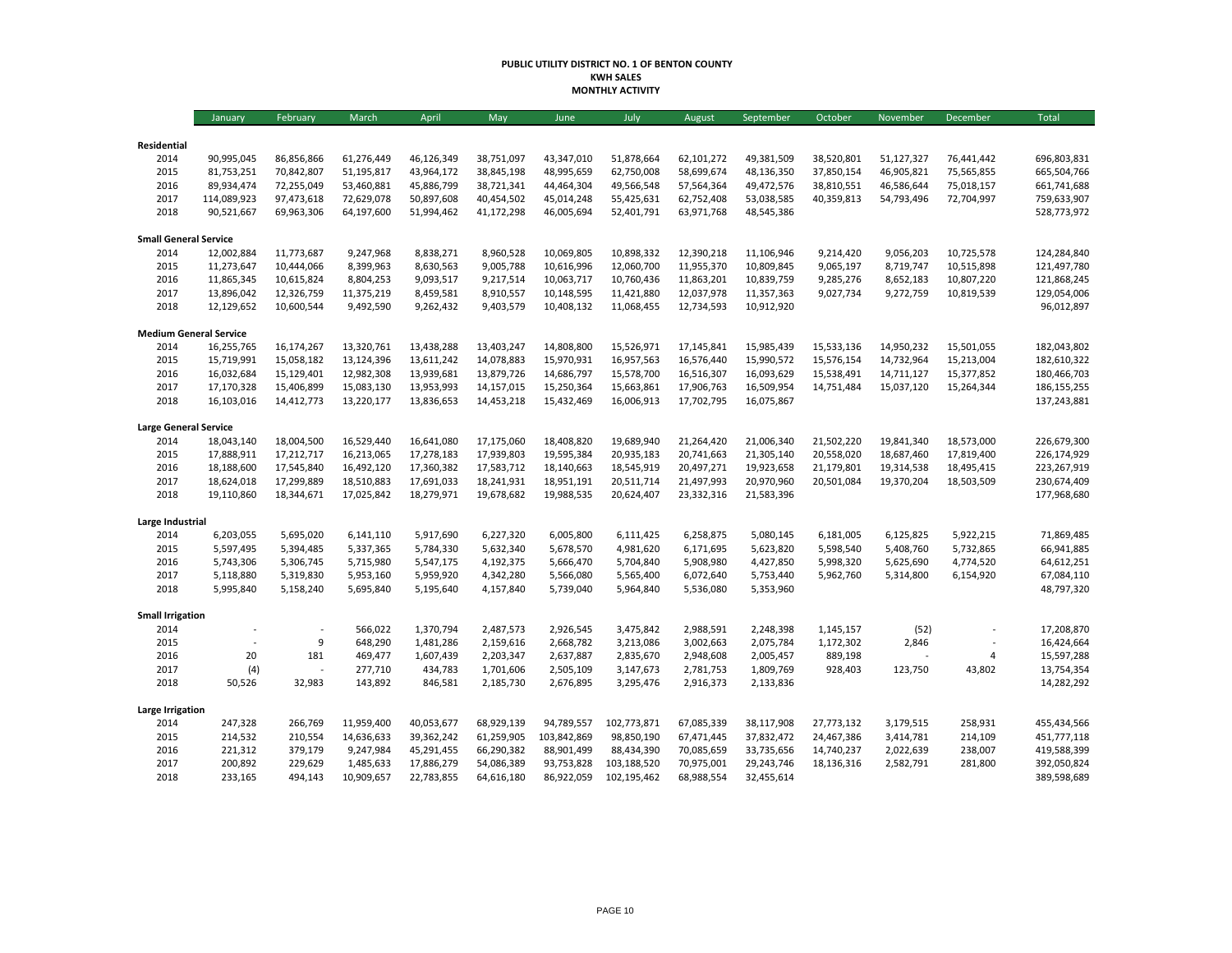#### **PUBLIC UTILITY DISTRICT NO. 1 OF BENTON COUNTY KWH SALES MONTHLY ACTIVITY**

|                        | January     | February    | March       | April       | May         | June        | July        | August      | September   | October     | November    | December    | Total         |
|------------------------|-------------|-------------|-------------|-------------|-------------|-------------|-------------|-------------|-------------|-------------|-------------|-------------|---------------|
|                        |             |             |             |             |             |             |             |             |             |             |             |             |               |
| <b>Street Lights</b>   |             |             |             |             |             |             |             |             |             |             |             |             |               |
| 2014                   | 229,425     | 229,425     | 229,515     | 229,515     | 225,070     | 224,939     | 225,064     | 225,640     | 225,514     | 225,514     | 225,298     | 225,586     | 2,720,505     |
| 2015                   | 225,624     | 225,624     | 225,624     | 225,672     | 225,672     | 225,672     | 224,880     | 224,880     | 224,928     | 225,024     | 225,024     | 225,024     | 2,703,648     |
| 2016                   | 225,024     | 224,878     | 224,878     | 224,494     | 211,235     | 211,187     | 211,187     | 211,187     | 211,187     | 211,187     | 211,349     | 211,349     | 2,589,142     |
| 2017                   | 211,349     | 211,253     | 211,253     | 211,253     | 211,253     | 211,253     | 211,253     | 211,253     | 211,253     | 211,238     | 211,125     | 211,046     | 2,534,782     |
| 2018                   | 211,046     | 211,337     | 211,343     | 211,310     | 211,310     | 211,310     | 211,310     | 211,634     | 211,650     |             |             |             | 1,902,250     |
| <b>Security Lights</b> |             |             |             |             |             |             |             |             |             |             |             |             |               |
| 2014                   | 103,678     | 103,678     | 103,420     | 103,377     | 103,334     | 103,248     | 103,476     | 114,623     | 114,494     | 114,494     | 114,444     | 114,430     | 1,296,696     |
| 2015                   | 114,451     | 114,408     | 114,073     | 113,696     | 113,531     | 113,488     | 113,488     | 113,445     | 113,402     | 113,359     | 113,359     | 113,309     | 1,364,009     |
| 2016                   | 113,273     | 113,196     | 113,239     | 113,180     | 101,382     | 101,425     | 101,382     | 101,409     | 101,366     | 101,194     | 101,108     | 101,108     | 1,263,262     |
| 2017                   | 100,963     | 100,920     | 91,650      | 91,545      | 91,424      | 91,134      | 90,782      | 90,860      | 90,850      | 90,827      | 90,504      | 90,659      | 1,112,118     |
| 2018                   | 85,112      | 90,490      | 90,144      | 89,927      | 85,656      | 84,953      | 84,383      | 84,206      | 83,941      |             |             |             | 778,812       |
| Unmetered              |             |             |             |             |             |             |             |             |             |             |             |             |               |
| 2014                   | 247,686     | 247,516     | 247,516     | 247,516     | 248,246     | 248,246     | 248,246     | 249,106     | 249,106     | 249,106     | 249,106     | 249,106     | 2,980,502     |
| 2015                   | 249,106     | 249,106     | 249,106     | 248,919     | 248,919     | 248,919     | 248,919     | 254,930     | 254,845     | 255,749     | 257,045     | 257,045     | 3,022,608     |
| 2016                   | 257,045     | 257,045     | 257,045     | 257,045     | 257,045     | 257,045     | 258,341     | 259,637     | 259,637     | 254,365     | 254,365     | 254,365     | 3,082,980     |
| 2017                   | 253,915     | 253,915     | 253,715     | 253,715     | 253,715     | 253,715     | 253,715     | 253,715     | 253,715     | 253,715     | 253,926     | 252,929     | 3,044,405     |
| 2018                   | 242,804     | 254,823     | 255,332     | 255,332     | 245,684     | 245,684     | 245,684     | 245,745     | 245,945     |             |             |             | 2,237,033     |
| Total                  |             |             |             |             |             |             |             |             |             |             |             |             |               |
| 2014                   | 144,328,006 | 139,351,728 | 119,621,601 | 132,966,557 | 156,510,614 | 190,932,770 | 210,931,831 | 189,823,925 | 143,515,799 | 120,458,985 | 104,869,238 | 128,011,343 | 1,781,322,397 |
| 2015                   | 133,037,008 | 119,751,958 | 110,144,332 | 130,700,305 | 149,509,655 | 207,957,270 | 220,335,637 | 185,212,205 | 142,367,158 | 114,881,885 | 98,467,807  | 125,656,509 | 1,738,021,729 |
| 2016                   | 142,581,083 | 121,827,338 | 107.768.165 | 139,321,167 | 152,658,059 | 185,130,994 | 191,997,413 | 185,956,623 | 137,070,775 | 107,008,620 | 97,479,643  | 125,277,997 | 1,694,077,877 |
| 2017                   | 169,666,306 | 148,622,712 | 125,871,431 | 115,839,710 | 142,450,672 | 191.745.517 | 215,480,429 | 194,580,364 | 139,239,635 | 110,223,374 | 107,050,475 | 124,327,545 | 1,785,098,170 |
| 2018                   | 144,683,688 | 119,563,310 | 121,242,417 | 122,756,163 | 156,210,177 | 187,714,771 | 212,098,721 | 195,724,064 | 137,602,515 |             |             |             | 1,397,595,826 |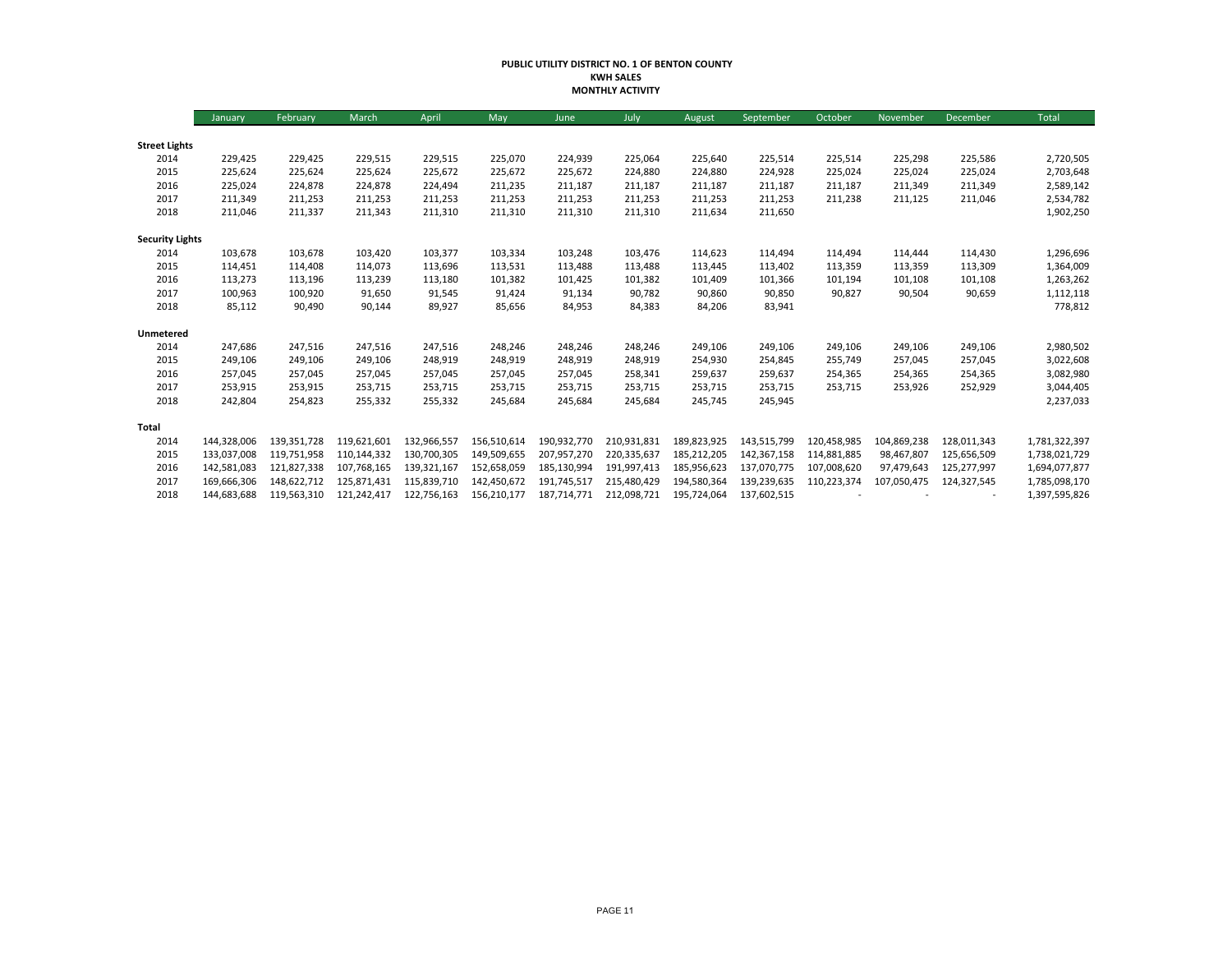## **PUBLIC UTILITY DISTRICT NO. 1 OF BENTON COUNTY CAPITAL ADDITIONS AND RETIREMENTS CURRENT MONTH**

|                                                                        | <b>BALANCE</b>           |                    |                     | <b>BALANCE</b>           |
|------------------------------------------------------------------------|--------------------------|--------------------|---------------------|--------------------------|
|                                                                        | 8/31/2018                | <b>ADDITIONS</b>   | <b>RETIREMENTS</b>  | 9/30/2018                |
|                                                                        |                          |                    |                     |                          |
| <b>INTANGIBLE PLANT:</b>                                               |                          |                    |                     |                          |
| Organizations                                                          | \$28,379                 | \$0                | \$0                 | \$28,379                 |
| <b>Franchises &amp; Consents</b><br>Miscellaneous & Intangible Plant   | 10,022<br>29,078         | $\blacksquare$     |                     | 10,022<br>29,078         |
| <b>TOTAL</b>                                                           | \$67,479                 | $\blacksquare$     |                     | 67,479                   |
|                                                                        |                          |                    |                     |                          |
| <b>GENERATION PLANT:</b>                                               |                          |                    |                     |                          |
| Land & Land Rights                                                     |                          |                    |                     |                          |
| Structures & Improvements                                              | 1,141,911                |                    |                     | 1,141,911                |
| <b>Fuel Holders &amp; Accessories</b>                                  |                          |                    |                     |                          |
| <b>Other Electric Generation</b>                                       | 770,459                  |                    |                     | 770,459                  |
| <b>Accessory Electric Equipment</b>                                    |                          |                    |                     |                          |
| Miscellaneous Power Plant Equipment<br><b>TOTAL</b>                    |                          | $\blacksquare$     |                     |                          |
|                                                                        | 1,912,370                |                    |                     | 1,912,370                |
| <b>TRANSMISSION PLANT:</b>                                             |                          |                    |                     |                          |
| Land & Land Rights                                                     | 156,400                  |                    |                     | 156,400                  |
| Clearing Land & Right Of Ways                                          | 25,544                   |                    |                     | 25,544                   |
| <b>Transmission Station Equipment</b>                                  | 832,047                  |                    |                     | 832,047                  |
| <b>Towers &amp; Fixtures</b>                                           | 256,175                  |                    |                     | 256,175                  |
| Poles & Fixtures                                                       | 4,998,452                |                    |                     | 4,998,452                |
| Overhead Conductor & Devices                                           | 3,983,213                |                    |                     | 3,983,213                |
| <b>TOTAL</b>                                                           | 10,251,831               |                    |                     | 10,251,831               |
|                                                                        |                          |                    |                     |                          |
| <b>DISTRIBUTION PLANT:</b>                                             |                          |                    |                     |                          |
| Land & Land Rights                                                     | 1,759,356                | 249                |                     | 1,759,605                |
| Structures & Improvements                                              | 295,502                  |                    |                     | 295,502                  |
| <b>Station Equipment</b>                                               | 40,069,507               | 554,308            |                     | 40,623,815               |
| Poles, Towers & Fixtures                                               | 21,157,041               | 42,667             | (52, 184)           | 21, 147, 524             |
| Overhead Conductor & Devices                                           | 13,639,642               | 101,684            | (51, 128)           | 13,690,198               |
| <b>Underground Conduit</b>                                             | 36,831,835               | 194,770            | (2,758)             | 37,023,847               |
| <b>Underground Conductor &amp; Devices</b><br><b>Line Transformers</b> | 47,824,976<br>31,311,097 | 174,515<br>326,323 | (4, 543)<br>(6,699) | 47,994,948<br>31,630,721 |
| Services-Overhead                                                      | 2,893,812                | 8,448              |                     | 2,902,260                |
| Services-Underground                                                   | 20,376,912               | 60,163             |                     | 20,437,075               |
| <b>Meters</b>                                                          | 10,219,621               | 21,364             |                     | 10,240,985               |
| Security Lighting                                                      | 864,372                  |                    | (881)               | 863,491                  |
| <b>Street Lighting</b>                                                 | 765,313                  |                    |                     | 765,313                  |
| <b>SCADA System</b>                                                    | 2,447,715                | 22,964             |                     | 2,470,679                |
| <b>TOTAL</b>                                                           | 230,456,701              | 1,507,455          | (118, 193)          | 231,845,963              |
|                                                                        |                          |                    |                     |                          |
| <b>GENERAL PLANT:</b>                                                  |                          |                    |                     |                          |
| Land & Land Rights                                                     | 1,130,759                |                    |                     | 1,130,759                |
| Structures & Improvements                                              | 18,538,840               |                    |                     | 18,538,840               |
| Information Systems & Technology                                       | 9,232,330                | 186,780            |                     | 9,419,110                |
| <b>Transportation Equipment</b>                                        | 8,166,799                |                    |                     | 8,166,799                |
| <b>Stores Equipment</b>                                                | 54,108                   |                    |                     | 54,108                   |
| Tools, Shop & Garage Equipment                                         | 487,239                  |                    |                     | 487,239                  |
| Laboratory Equipment<br><b>Communication Equipment</b>                 | 489,135<br>2,506,851     | 5,287              |                     | 489,135                  |
| <b>Broadband Equipment</b>                                             | 21,271,994               | 38,617             |                     | 2,512,138<br>21,310,611  |
| Miscellaneous Equipment                                                | 1,141,835                |                    |                     | 1,141,835                |
| <b>Other Capitalized Costs</b>                                         | 11,942,578               | 14,463             |                     | 11,957,041               |
| <b>TOTAL</b>                                                           | 74,962,468               | 245,147            |                     | 75,207,615               |
|                                                                        |                          |                    |                     |                          |
| TOTAL ELECTRIC PLANT ACCOUNTS                                          | 317,650,849              | 1,752,602          | (118, 193)          | 319,285,258              |
| <b>PLANT HELD FOR FUTURE USE</b>                                       | 388,589                  |                    |                     | 388,589                  |
| <b>CONSTRUCTION WORK IN PROGRESS</b>                                   | 5,143,744                | (227, 082)         |                     | 4,916,662                |
| <b>TOTAL CAPITAL</b>                                                   | 323, 183, 182            | 1,525,520          | (\$118,193)         | \$324,590,509            |
|                                                                        |                          |                    |                     |                          |

**\$2,857,040 Amended Budget**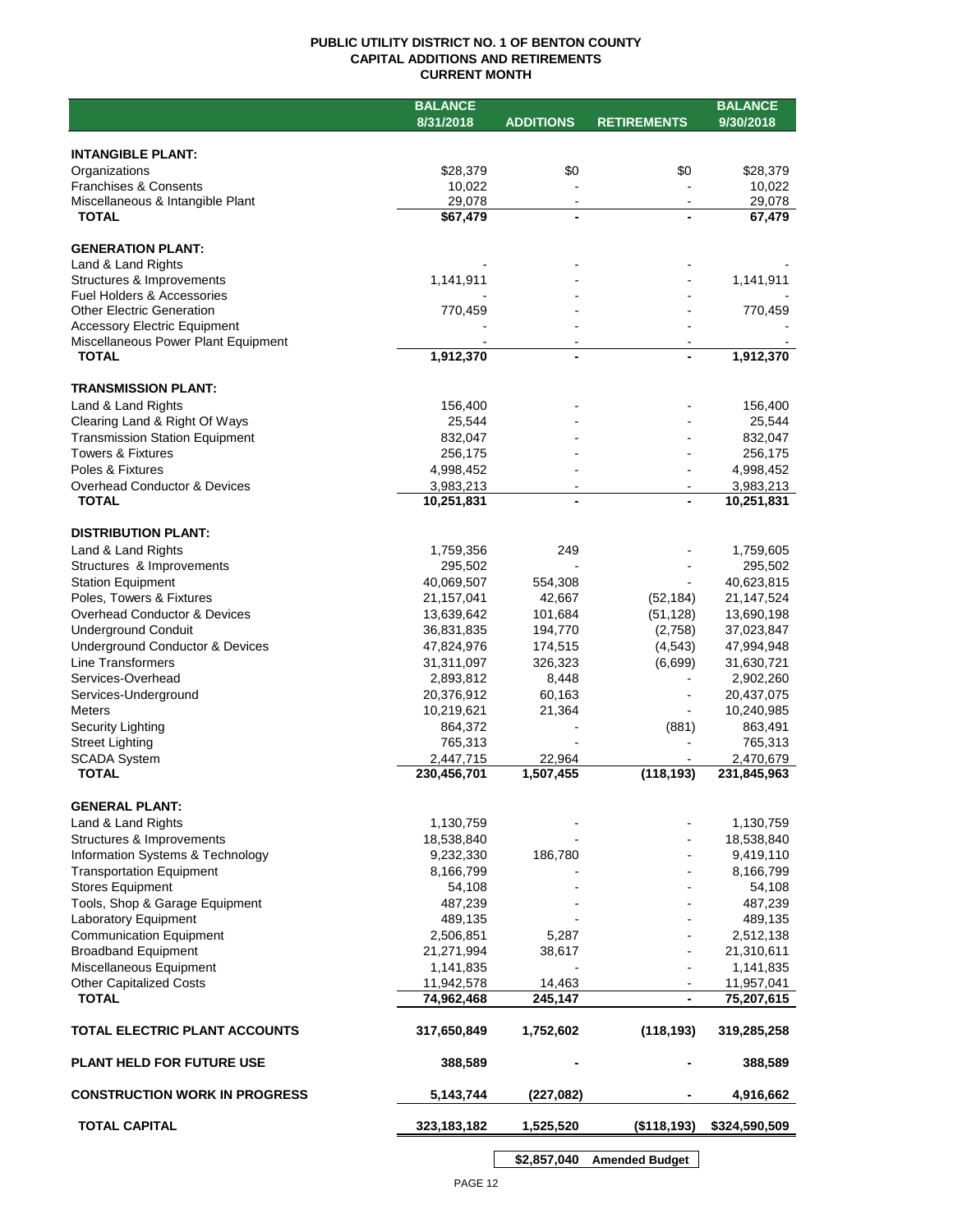## **PUBLIC UTILITY DISTRICT NO. 1 OF BENTON COUNTY CAPITAL ADDITIONS AND RETIREMENTS YEAR TO DATE**

|                                       | <b>BALANCE</b> |                  |                    | <b>BALANCE</b> |
|---------------------------------------|----------------|------------------|--------------------|----------------|
|                                       | 12/31/2017     | <b>ADDITIONS</b> | <b>RETIREMENTS</b> | 9/30/2018      |
|                                       |                |                  |                    |                |
| <b>INTANGIBLE PLANT:</b>              |                |                  |                    |                |
| Organizations                         | \$28,379       | \$0              | \$0                | \$28,379       |
| <b>Franchises &amp; Consents</b>      | 10,022         |                  |                    | 10,022         |
| Miscellaneous & Intangible Plant      | 29,078         |                  |                    | 29,078         |
| <b>TOTAL</b>                          | \$67,479       |                  |                    | 67,479         |
|                                       |                |                  |                    |                |
| <b>GENERATION PLANT:</b>              |                |                  |                    |                |
| Land & Land Rights                    |                |                  |                    |                |
| Structures & Improvements             | 1,141,911      |                  |                    | 1,141,911      |
| Fuel Holders & Accessories            |                |                  |                    |                |
| <b>Other Electric Generation</b>      | 770,459        |                  |                    | 770,459        |
| <b>Accessory Electric Equipment</b>   |                |                  |                    |                |
| Miscellaneous Power Plant Equipment   |                |                  |                    |                |
| <b>TOTAL</b>                          | 1,912,370      | -                |                    | 1,912,370      |
|                                       |                |                  |                    |                |
| <b>TRANSMISSION PLANT:</b>            |                |                  |                    |                |
| Land & Land Rights                    | 156,400        |                  |                    | 156,400        |
| Clearing Land & Right Of Ways         | 25,544         |                  |                    | 25,544         |
| <b>Transmission Station Equipment</b> | 832,047        |                  |                    | 832,047        |
| <b>Towers &amp; Fixtures</b>          | 256,175        |                  |                    | 256,175        |
| Poles & Fixtures                      | 4,805,562      | 192,890          |                    | 4,998,452      |
| Overhead Conductor & Devices          | 3,933,872      | 49,341           |                    | 3,983,213      |
| <b>TOTAL</b>                          | 10,009,600     | 242,231          |                    | 10,251,831     |
|                                       |                |                  |                    |                |
| <b>DISTRIBUTION PLANT:</b>            |                |                  |                    |                |
| Land & Land Rights                    | 1,724,870      | 34,735           |                    | 1,759,605      |
| Structures & Improvements             | 295,502        |                  |                    | 295,502        |
| <b>Station Equipment</b>              | 39,953,634     | 670,181          |                    | 40,623,815     |
| Poles, Towers & Fixtures              | 20,332,146     | 1,043,371        | (227, 993)         | 21,147,524     |
| Overhead Conductor & Devices          | 13,124,843     | 685,415          | (120,060)          | 13,690,198     |
| <b>Underground Conduit</b>            | 35,430,647     | 1,607,926        | (14, 726)          | 37,023,847     |
| Underground Conductor & Devices       | 45,792,475     | 2,303,462        | (100, 989)         | 47,994,948     |
| Line Transformers                     | 30,227,694     | 1,586,170        | (183, 143)         | 31,630,721     |
| Services-Overhead                     | 2,824,284      | 84,031           | (6,055)            | 2,902,260      |
| Services-Underground                  | 19,863,334     | 582,126          | (8,385)            | 20,437,075     |
| Meters                                | 9,957,318      | 283,667          |                    | 10,240,985     |
| Security Lighting                     | 866,250        | 8,243            | (11,002)           | 863,491        |
| <b>Street Lighting</b>                | 760,352        | 5,481            | (520)              | 765,313        |
| <b>SCADA System</b>                   | 2,437,476      | 33,203           |                    | 2,470,679      |
| <b>TOTAL</b>                          | 223,590,825    | 8,928,011        | (672, 873)         | 231,845,963    |
|                                       |                |                  |                    |                |
| <b>GENERAL PLANT:</b>                 |                |                  |                    |                |
| Land & Land Rights                    | 1,130,759      |                  |                    | 1,130,759      |
| Structures & Improvements             | 18,522,269     | 16,571           |                    | 18,538,840     |
| Information Systems & Technology      | 8,917,609      | 626,286          | (124, 785)         | 9,419,110      |
| <b>Transportation Equipment</b>       | 7,738,544      | 428,255          |                    | 8,166,799      |
| <b>Stores Equipment</b>               | 54,108         |                  |                    | 54,108         |
| Tools, Shop & Garage Equipment        | 484,198        | 3,041            |                    | 487,239        |
| <b>Laboratory Equipment</b>           | 489,135        |                  |                    | 489,135        |
| <b>Communication Equipment</b>        | 2,436,522      | 81,913           | (6, 297)           | 2,512,138      |
| <b>Broadband Equipment</b>            | 20,695,799     | 614,812          |                    | 21,310,611     |
| Miscellaneous Equipment               | 1,141,835      |                  |                    | 1,141,835      |
| <b>Other Capitalized Costs</b>        | 11,845,428     | 111,613          |                    | 11,957,041     |
| <b>TOTAL</b>                          | 73,456,206     | 1,882,491        | (131, 082)         | 75,207,615     |
|                                       |                |                  |                    |                |
| <b>TOTAL ELECTRIC PLANT ACCOUNTS</b>  | 309,036,480    | 11,052,733       | (803, 955)         | 319,285,258    |
|                                       |                |                  |                    |                |
| <b>PLANT HELD FOR FUTURE USE</b>      | 388,589        |                  |                    | 388,589        |
|                                       |                |                  |                    |                |
| <b>CONSTRUCTION WORK IN PROGRESS</b>  | 4,599,287      | 317,375          |                    | 4,916,662      |
| <b>TOTAL CAPITAL</b>                  |                |                  | (\$803,955)        |                |
|                                       | 314,024,356    | 11,370,108       |                    | \$324,590,509  |
|                                       |                |                  |                    |                |

**\$11,248,660 Amended Budget**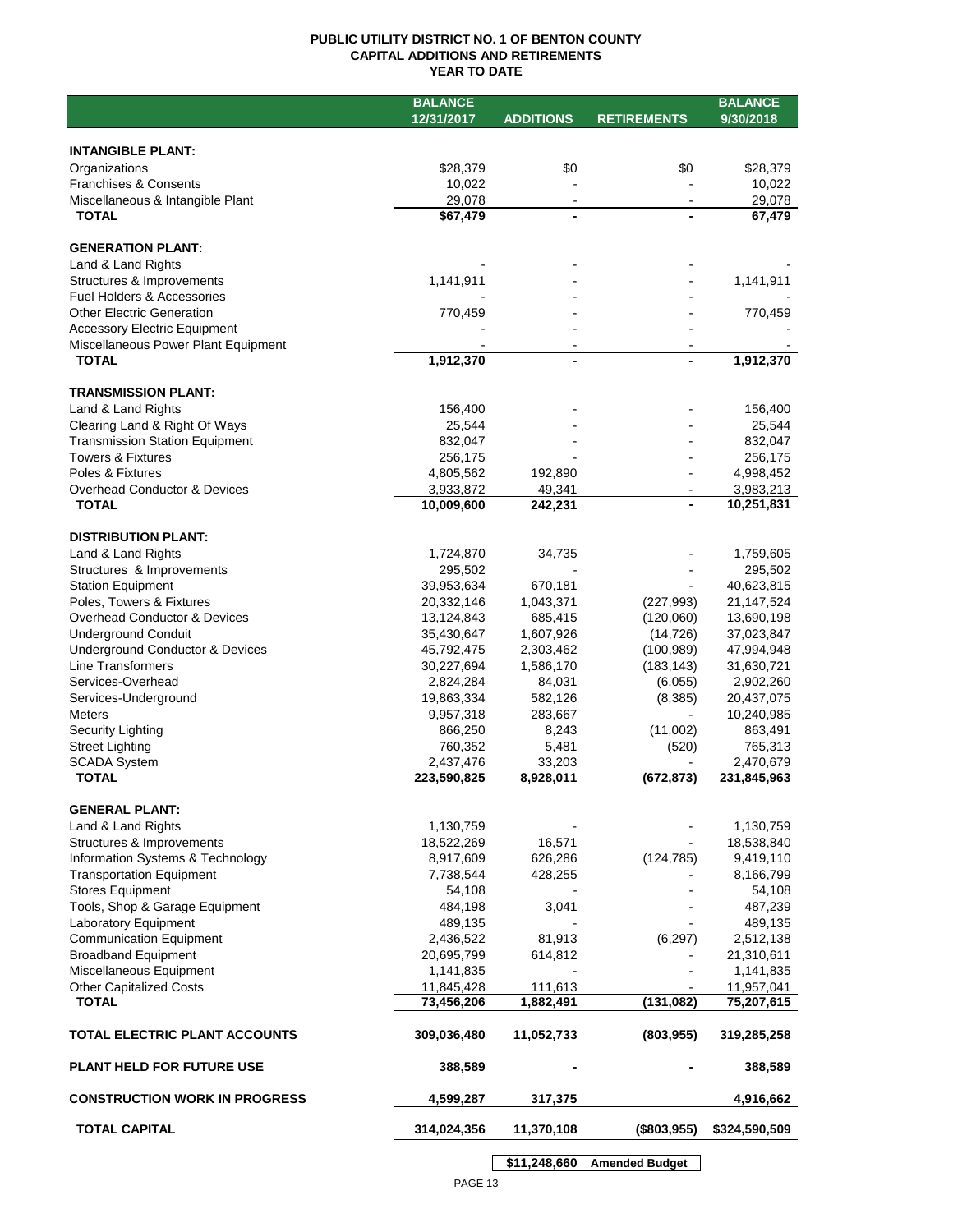## **PUBLIC UTILITY DISTRICT NO. 1 OF BENTON COUNTY STATEMENT OF CASH FLOWS**

|                                                                                                   | <b>YTD</b><br>9/30/2018  | <b>Monthly</b><br>9/30/2018 |
|---------------------------------------------------------------------------------------------------|--------------------------|-----------------------------|
|                                                                                                   |                          |                             |
| <b>CASH FLOWS FROM OPERATING ACTIVITIES</b>                                                       |                          |                             |
| Cash Received from Customers and Counterparties                                                   | \$116,143,807            | \$12,534,165                |
| Cash Paid to Suppliers and Counterparties                                                         | (102, 111, 954)          | (12,608,292)                |
| Cash Paid to Employees<br><b>Taxes Paid</b>                                                       | (10, 453, 677)           | (1,090,753)                 |
| Net Cash Provided (Used) by Operating Activities                                                  | 10,003,772<br>13,581,948 | 1,137,856<br>(27, 024)      |
|                                                                                                   |                          |                             |
| <b>CASH FLOWS FROM NONCAPITAL FINANCING ACTIVITIES</b>                                            |                          |                             |
| Other Interest Expense                                                                            | (20, 111)                |                             |
| Net Cash (Used) by Noncapital Financing Activities                                                | (20, 111)                |                             |
| <b>CASH FLOWS FROM CAPITAL AND RELATED FINANCING ACTIVITIES</b>                                   |                          |                             |
| <b>Acquisition of Capital Assets</b>                                                              | (11, 015, 292)           | (1,516,939)                 |
| Proceeds from Sale of Revenue Bonds                                                               |                          |                             |
| Reimbursement of Bond Expense                                                                     |                          |                             |
| <b>Bond Principal Paid</b>                                                                        |                          |                             |
| <b>Bond Interest Paid</b>                                                                         | (1, 299, 368)            |                             |
| <b>Capital Contributions</b><br>Sale of Assets                                                    | 1,397,325<br>37,975      | 238,883<br>6,879            |
| Net Cash (Used) by Capital and Related Financing Activities                                       | (10, 879, 360)           | (1,271,177)                 |
|                                                                                                   |                          |                             |
| <b>CASH FLOWS FROM INVESTING ACTIVITIES</b>                                                       |                          |                             |
| Interest Income                                                                                   | 711,862                  | 86.077                      |
| Proceeds from Sale of Investments                                                                 | 2,000,000                |                             |
| Purchase of Investments<br>Joint Venture Net Revenue (Expense)                                    |                          |                             |
| <b>Net Cash Provided by Investing Activities</b>                                                  | 2,711,862                | 86,077                      |
|                                                                                                   |                          |                             |
| <b>NET INCREASE (DECREASE) IN CASH</b>                                                            | 5,394,339                | (1,212,124)                 |
| <b>CASH BALANCE, BEGINNING</b>                                                                    | \$45,298,801             | \$51,905,264                |
| <b>CASH BALANCE, ENDING</b>                                                                       | \$50,693,140             | \$50,693,140                |
| RECONCILIATION OF NET OPERATING INCOME TO NET                                                     |                          |                             |
| <b>CASH PROVIDED BY OPERATING ACTIVITIES</b>                                                      |                          |                             |
| <b>Net Operating Revenues</b>                                                                     | \$5,176,756              | (\$672,200)                 |
| Adjustments to reconcile net operating income to net cash                                         |                          |                             |
| provided by operating activities:                                                                 |                          |                             |
| Depreciation & Amortization                                                                       | 7,367,701                | 826,561                     |
| <b>Unbilled Revenues</b>                                                                          | 2,500,000                | 1,300,000                   |
| Misellaneous Other Revenue & Receipts                                                             | 22,151                   | 6,547                       |
| GASB 68 Pension Expense<br>Decrease (Increase) in Accounts Receivable                             | (2, 151, 677)            | 544,409                     |
| Decrease (Increase) in BPA Prepay Receivable                                                      | 450,000                  | 50,000                      |
| Decrease (Increase) in Inventories                                                                | 28,728                   | 41,826                      |
| Decrease (Increase) in Prepaid Expenses                                                           | 60,470                   | (212)                       |
| Decrease (Increase) in Wholesale Power Receivable                                                 | 246,771                  | (575, 915)                  |
| Decrease (Increase) in Miscellaneous Assets                                                       | (59,999)                 |                             |
| Decrease (Increase) in Prepaid Expenses and Other Charges                                         | 1,044,732                | 139,579                     |
| Decrease (Increase) in Deferred Derivative Outflows                                               | 441,780                  | 93,744                      |
| Increase (Decrease) in Deferred Derivative Inflows<br>Increase (Decrease) in Warrants Outstanding | (610, 931)               | (91, 378)                   |
| Increase (Decrease) in Accounts Payable                                                           | (127, 453)               | (1,418,595)                 |
| Increase (Decrease) in Accrued Taxes Payable                                                      | (649, 231)               | 33,292                      |
| Increase (Decrease) in Customer Deposits                                                          | 324,048                  | 5,663                       |
| Increase (Decrease) in BPA Prepay Incentive Credit                                                | (120, 942)               | (13, 438)                   |
| Increase (Decrease) in Other Current Liabilities                                                  | 1,532,816                | 18,660                      |
| Increase (Decrease) in Other Credits                                                              | (1,893,772)              | (315, 567)                  |
| <b>Net Cash Provided (Used) by Operating Activities</b><br>PAGE 14                                | \$13,581,948             | (\$27,024)                  |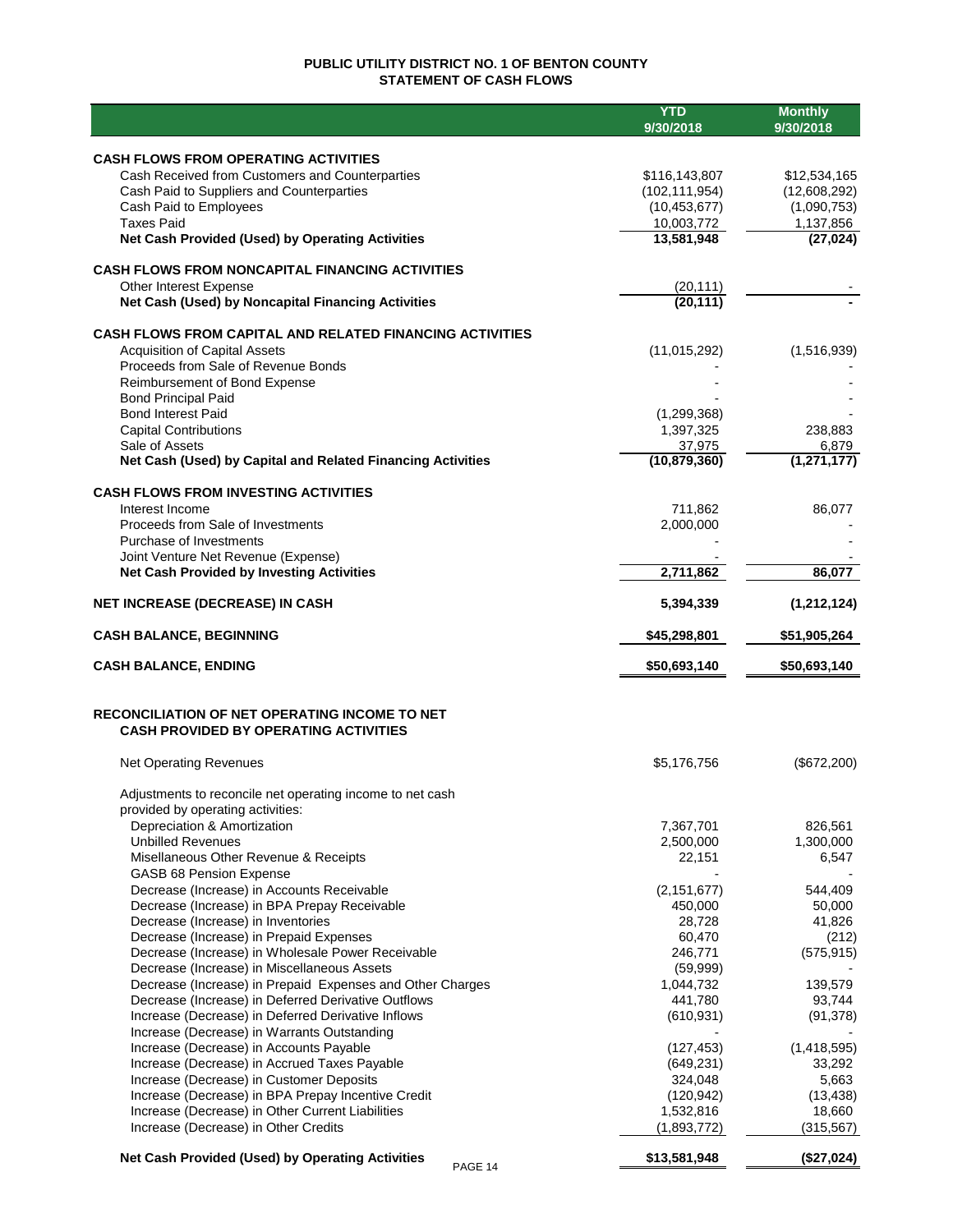## **PUBLIC UTILITY DISTRICT NO. 1 OF BENTON COUNTY WEATHER STATISTICS September 30, 2018**

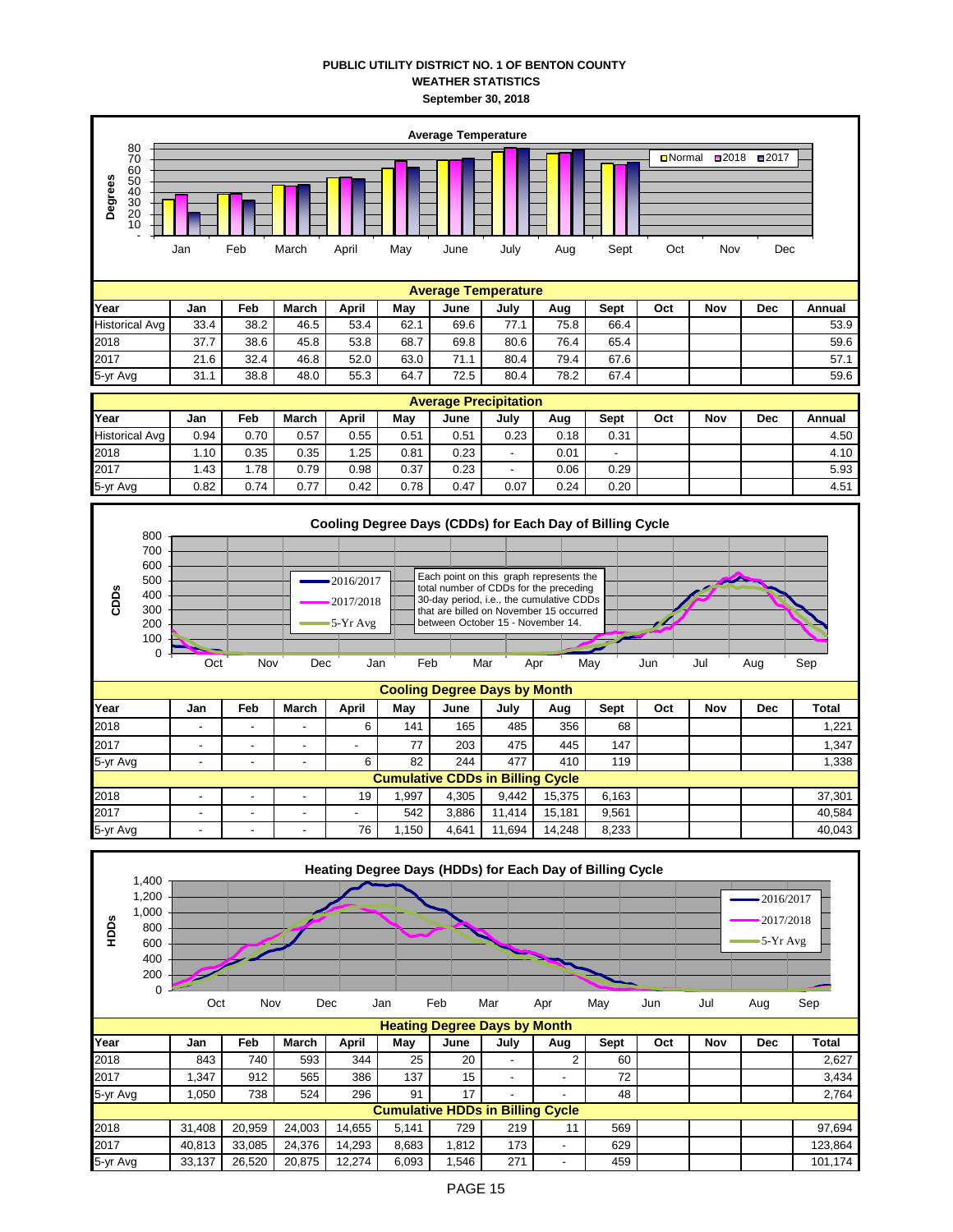#### **PUBLIC UTILITY DISTRICT NO. 1 OF BENTON COUNTY BROADBAND SUMMARY**

#### *September Highlights*

There were three new Access Internet connections and one transfer from Transport to Access Internet. Two customers upgraded thie Transport to 3Gig, one upgraded to 100Mbps, and one upgraded to 500Mbps. There was one new Transport user added this month and one termination. There was also one wireless termination.

|                                                             | <b>ACTUALS</b><br>2018 |                                 |                          |                          |              |                          |                          |                          |           |                |                                   |     |            |            |             |                                  |                        |
|-------------------------------------------------------------|------------------------|---------------------------------|--------------------------|--------------------------|--------------|--------------------------|--------------------------|--------------------------|-----------|----------------|-----------------------------------|-----|------------|------------|-------------|----------------------------------|------------------------|
|                                                             | 2018 Budget            | <b>Amended</b><br><b>Budget</b> | Jan                      | Feb                      | <b>March</b> | <b>April</b>             | May                      | June                     | July      | <b>August</b>  | <b>Sept</b>                       | Oct | <b>Nov</b> | <b>Dec</b> | <b>YTD</b>  | <b>Budget</b><br><b>Variance</b> | Inception<br>to Date   |
| <b>OPERATING REVENUES</b>                                   |                        |                                 |                          |                          |              |                          |                          |                          |           |                |                                   |     |            |            |             |                                  |                        |
| Ethernet                                                    | 1,298,747              | 1,298,747                       | \$120,872                | \$114,785                | \$114,122    | \$114,480                | \$117,183                | \$115,942                | \$115,738 | \$116,284      | \$116,858                         |     |            |            | \$1,046,263 | 252,484                          |                        |
| Non-Recurring Charges - Ethernet                            | $\blacksquare$         |                                 | 1,000                    | 1,331                    | $\sim$       | 1,000                    | 500                      | 1,000                    | 1,500     | 1,000          | 1,600                             |     |            |            | 8,931       | (8,931)                          |                        |
| <b>TDM</b>                                                  | 66,399                 | 66,399                          | 3,000                    | 3,000                    | 3,500        | 3,000                    | 3,000                    | 3,000                    | 3,000     | 3,000          | 3,000                             |     |            |            | 27,500      | 38,899                           |                        |
| Wireless                                                    | 329                    | 329                             | 26                       | 26                       | 26           | 26                       | 26                       | 26                       | 26        | 26             | 26                                |     |            |            | 234         | 95                               |                        |
| <b>Internet Transport Service</b>                           | 106,239                | 106,239                         | 4,088                    | 4,108                    | 4,292        | 4,393                    | 4,437                    | 4,664                    | 4,732     | 4,473          | 4,058                             |     |            |            | 39,245      | 66,994                           |                        |
| <b>Fixed Wireless</b>                                       | 72,059                 | 72,059                          | 3,989                    | 3,863                    | 3,816        | 3,741                    | 3,637                    | 3,623                    | 3,581     | 3,551          | 3,458                             |     |            |            | 33,259      | 38,800                           |                        |
| Access Internet                                             | 233,600                | 233,600                         | 9,791                    | 10,957                   | 11,256       | 11,750                   | 12,197                   | 12,880                   | 13,641    | 13,089         | 14,760                            |     |            |            | 110,322     | 123,278                          |                        |
| Non-Recurring Charges - Al                                  | $\blacksquare$         | $\overline{\phantom{a}}$        | 1,750                    | 831                      | 950          | 650                      | 1,400                    | 1,500                    | 1,950     | 2,350          | 650                               |     |            |            | 12,031      | (12, 031)                        |                        |
| Broadband Revenue - Other                                   | 552,951                | 552,951                         | 43,720                   | 43,720                   | 43.720       | 43.720                   | 43,720                   | 45,008                   | 44.595    | 44,595         | 44,595                            |     |            |            | 397,394     | 155,557                          |                        |
| Subtotal                                                    | 2,330,324              | 2,330,324                       | 188,237                  | 182,621                  | 181,682      | 182,760                  | 186,099                  | 187,642                  | 188,763   | 188,369        | 189,004                           |     |            |            | 1,675,177   |                                  |                        |
| NoaNet Maintenance Revenue                                  | ٠                      |                                 |                          |                          |              |                          |                          |                          |           |                |                                   |     |            |            |             |                                  |                        |
| <b>Bad Debt Expense</b>                                     |                        |                                 |                          |                          |              |                          |                          |                          |           |                |                                   |     |            |            |             |                                  |                        |
| <b>Total Operating Revenues</b>                             | 2,330,324              | 2,330,324                       | 188,237                  | 182,621                  | 181,682      | 182,760                  | 186,099                  | 187,642                  | 188,763   | 188,369        | 189,004                           |     |            |            | \$1,675,177 | 655,147                          | 20,078,292             |
| <b>OPERATING EXPENSES</b>                                   |                        |                                 |                          |                          |              |                          |                          |                          |           |                |                                   |     |            |            |             |                                  |                        |
| General Expenses                                            |                        |                                 | 63,845                   | 60,749                   | 86,708       | 61,710                   | 70,554                   | 60,443                   | 70,046    | 61,897         | 73,854                            |     |            |            | \$609,806   |                                  |                        |
| Other Maintenance                                           |                        |                                 | 3,908                    | 3,244                    | 4,581        | 2,086                    | 7,486                    | 10,850                   | 3,491     | 595            | 2,823                             |     |            |            | \$39,065    |                                  |                        |
| <b>NOC Maintenance</b>                                      |                        |                                 | $\overline{\phantom{a}}$ |                          | $\sim$       | 145                      | $\overline{\phantom{a}}$ | $\overline{\phantom{a}}$ |           | ٠              | $\overline{\phantom{a}}$          |     |            |            | 145         |                                  |                        |
| Wireless Maintenance                                        |                        |                                 |                          |                          | 1.513        |                          |                          |                          |           |                |                                   |     |            |            | \$1,513     |                                  |                        |
| <b>Subtotal</b>                                             | 938,415                | 938,415                         | 67,753                   | 63,993                   | 92,802       | 63,941                   | 78,040                   | 71.294                   | 73,537    | 62,492         | 76,678                            |     |            |            | \$650,528   | 287,887                          | 11,291,509             |
| NoaNet Maintenance Expense                                  | $\blacksquare$         |                                 | $\overline{\phantom{a}}$ | $\overline{\phantom{a}}$ |              | $\overline{\phantom{a}}$ | $\sim$                   | $\overline{\phantom{a}}$ |           |                |                                   |     |            |            | \$0         |                                  |                        |
| Depreciation                                                | 775,185                | 775,185                         | 66,146                   | 66,229                   | 66,446       | 66,206                   | 65,934                   | 65,879                   | 66,200    | 66,126         | 66,447                            |     |            |            | \$595,612   | 179,573                          | 11,173,543             |
| <b>Total Operating Expenses</b>                             | 1,713,600              | 1,713,600                       | 133,899                  | 130,221                  | 159,248      | 130,147                  | 143,974                  | 137,173                  | 139,736   | 128,617        | 143,125                           |     |            |            | \$1,246,141 | 467,459                          | 22,465,052             |
| <b>OPERATING INCOME (LOSS)</b>                              | 616,724                | 616,724                         | 54,337                   | 52,399                   | 22,434       | 52,613                   | 42,125                   | 50,470                   | 49,027    | 59,751         | 45,879                            |     |            |            | \$429,036   | 187,688                          | (2,386,760)            |
| <b>NONOPERATING REVENUES &amp; EXPENSES</b>                 |                        |                                 |                          |                          |              |                          |                          |                          |           |                |                                   |     |            |            |             |                                  |                        |
| Internal Interest due to Power Business Unit <sup>(1)</sup> | (333, 360)             | (333, 360)                      | (27, 661)                | (27, 562)                | (27, 488)    | (27, 375)                | (27, 173)                | (27, 015)                | (27, 091) | (26, 977)      | (27,076)                          |     |            |            | (\$245,418) | 87,942                           | (6,507,926)            |
| <b>CAPITAL CONTRIBUTIONS</b>                                |                        |                                 |                          |                          |              |                          |                          |                          |           |                |                                   |     |            |            |             |                                  |                        |
| Contributions in Aid of Broadband                           |                        |                                 | 8,802                    | 1,373                    | 132          | 132                      | 6,338                    | 98                       | 5,406     | 1,298          | 98                                |     |            |            | \$23,675    | 23,675                           | 4,929,336              |
| <b>BTOP</b>                                                 |                        |                                 |                          | $\overline{\phantom{a}}$ |              |                          | $\overline{a}$           |                          |           | $\overline{a}$ |                                   |     |            |            |             |                                  | 2,282,671              |
| <b>INTERNAL NET INCOME (LOSS)</b>                           | \$283.364              | \$283.364                       | \$35,479                 | 26,211                   | (4.921)      | 25.370                   | 21.290                   | 23.552                   | 27.341    | 34.071.56      | 18.901                            |     |            |            | \$207,294   | \$299,305                        | (1,682,679)            |
|                                                             |                        |                                 |                          |                          |              |                          |                          |                          |           |                |                                   |     |            |            |             |                                  |                        |
| <b>NOANET COSTS</b>                                         |                        |                                 |                          |                          |              |                          |                          |                          |           |                |                                   |     |            |            |             |                                  |                        |
| <b>Member Assessments</b>                                   |                        |                                 | 721                      | 514                      |              | 26                       | 178                      | 850                      |           | 1,046          | $\overline{\phantom{a}}$<br>1,045 |     |            |            | \$4,380     |                                  | \$3,159,092<br>131,292 |
| <b>Membership Support</b>                                   |                        | $\overline{a}$                  |                          |                          |              |                          |                          |                          |           |                |                                   |     |            |            |             |                                  |                        |
| <b>Total NoaNet Costs</b>                                   | ٠                      |                                 | 721                      | 514                      | $\sim$       | 26                       | 178                      | 850                      | $\sim$    | 1,046          | 1,045                             |     |            |            | \$4,380     | (\$4,380)                        | \$3,290,384            |
| <b>CAPITAL EXPENDITURES</b> <sup>(3)</sup>                  | \$1,385,586            | \$1,385,586                     | \$50,734                 | \$86,038                 | \$63,857     | \$80,563                 | \$45,457                 | \$61,772                 | \$146,504 | \$87,495       | \$145,017                         |     |            |            | \$767,437   | \$618,149                        | \$22,527,720           |
| NET CASH (TO)/FROM BROADBAND <sup>(2)</sup>                 | \$6,323                | \$6,323                         | \$77,830                 | 33,450                   | 25,155       | 38,362                   | 68,763                   | 53,824                   | (25, 872) | 38,633         | (33, 638)                         |     |            |            | \$276,506   | 270,183                          | (\$9,819,314)          |

(1) Internal interest budget is estimated based on cash flow projections (an interest rate of 3.53% is being used).

(2) Includes excess of revenues over operating costs, capital expenditures and NoaNet assessments; excludes depreciation and internal interest to Electric System

(3) In September 2018, restated the capital expenditures for July and August to removed the IT capital portion for the Sunheaven Level 3 buildout.